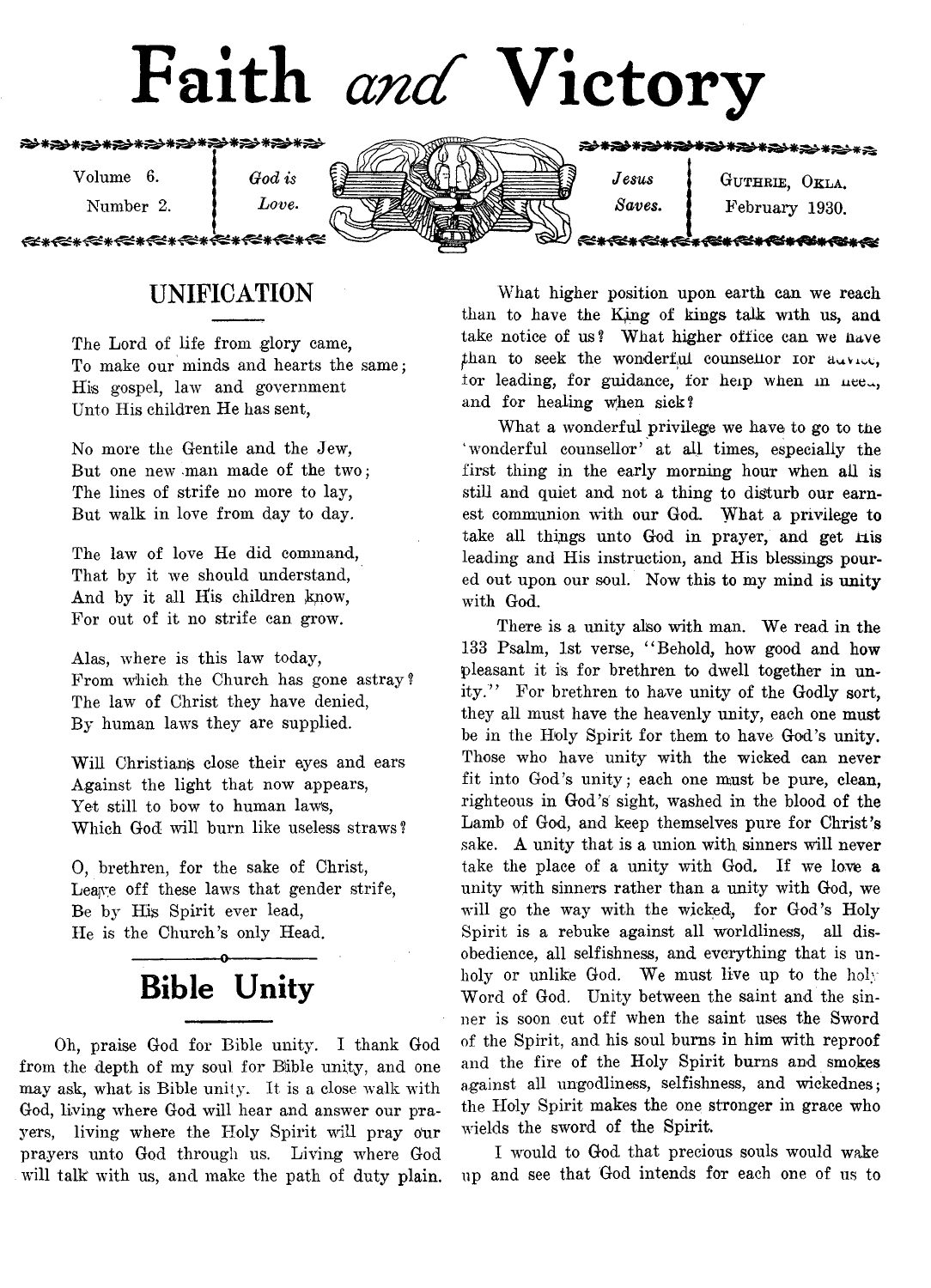have unity with himself rather than with the rebellious, the disobedient, and the sectish.

Oh! the surprise there will be when many professed saints stand before the Great King of kings and find out that they loved unity and fellowship that led *to* death and hell, raher than the unity and fellowship with God, even though we may have to stand alone. Unity in the Holy Spirit, unity with Jesus Christ the Righteous, our wonderfull counsellor, is Heavenly indeed. Oh! may precious souls find out for themselves what their fellowship is leading them to.

To have fellowship with God we must live close enough to Him, to have his approval upon us at all times. We must have Jesus' Holy Spirit abiding in our soul. Is this too strong? I know that it is not, for it takes just this holy life for us to have Gods unity abiding Within us.

If we ever get earnest about any thing in this life it should be to get acquainted with our God, and live for Him, and have him live in our souls. If we don't He will say, " depart from me I never knew you."

Crucify self and let Jesus in as King of kings and let Him reign forever. How many will do this and have God's unity within his soul? The Holy Three abides within, the Father, the Son, and the Holy Spirit, then our spirit will be related to Christ, when we do the things that He commands us to do. This is the unity that will take us home to heaven, and make us at home there.

Now we will look up Eph, 4: 3 and see how it reads, " Endeavoring to keep the unity of the Spirit in the bonds of peace." After we have been redeemed from sin by the precious blood of Christ, then we are to do all in our power to keep ourselves in this blessed holy unity with God and with His redeemed. But the one who departs from the Lord and indulges in sin, he breaks this holy unity, and he is the sufferer for his misdeeds, or should they all depart from God and drift into worldliness, they would all be void of God's holy unity. They might keep up a formal worship, a formal unity with each other, but the blessed heavenly unity would not remain in the heart of the sinner no more than love and hatred can dwell in the same heart toward the same person. Surely God is a jealous God. His name, He says, is jealous.

Now we will look up Eph. 4: 13 on this subject, "Till we all come in the unity of the faith and of the knowledge of the Son of God, unto a perfect man. unto the measure of the stature of the fullness of Christ." We must become rooted in Christ, and His Spirit enthroned within each heart that loves God's unity, and those that have this experience compose His glorious church, and it is without spot and blameless, because Jesus lives in their souls; they are alive in Him and have his holiness and His unity in them;

We will read Eph. 5: 25 -27, "Husbands love your wives, even as Christ also loved the Church, and gaye himself for it, that He might sanctify and cleanse it with the washing of water by the word that He might present it to himself a glorious church; not having spot or wrinkle or any such thing; but that it should be holy and without blemish." So all that have God's holy unity are holy and fear God, and obey Him from the heart.

What is any other unity worth to a child of God? May God help all who love His appearing to live holy, unblameable before Him all the days of their lives, and have heaven-born unity dwelling in their hearts. Disobedience, selfishness, ungodliness must all take their departure, and the angel of peace and the power of God's Holy Spirit take their place in the soul of the one who has unity with God.

—Edith Kriebel.

#### ---------------- o---------------- The Two Laws

" Know ye not brethren, (for I speak to them that know the law) how that the law hath dominion over a man as long as he liveth? For the woman which hath an husband is bound by the law of her husband, so long as he (the husband) liveth; but if the husband be dead, she (the woman) is loosed from the law of her husband. So then if, while her husband liveth, she be married to another man, she shall (positively) be called an adulteress: but if her husband be dead, she is free from that law; so that she is no adulteress, though she be married, to another man. Wherefore, (that being so) my brethren, ye also are become dead to the law (Moses' law) by the body of Christ; that ye should (present or past duty) be married to another, even to Him who is raised from the dead, that we should (present or past duty) bring forth fruit unto God."

Now dear reader, let me ask you a question right here. Did you ever see a woman trying to live with a husband who had died, trying to live with a lifeless form which cannot be any protection to her,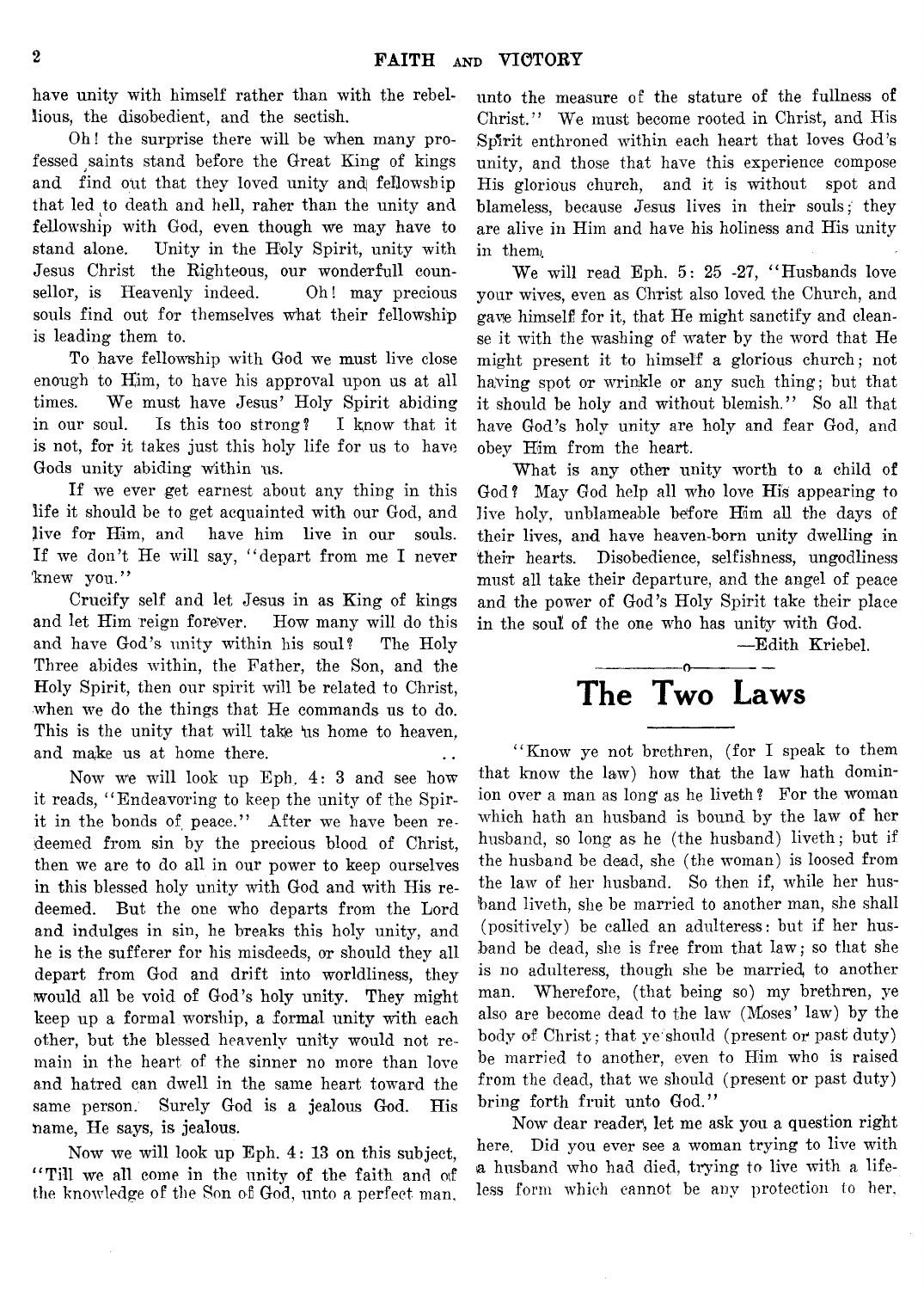cannot be of any help to her, which cannot support her, which cannot be in council with her about anything? Now here is a question of important consideration. All reason and good sound judgment would cause that woman to go bury that dead husband. Why? Because he is of no profit to her because he is dead. Neither can she be of any profit to him though being alive, but to have a husband of profit, she should seek another that is alive who can be of comfort and consolation to her. You, no doubt, will say that is a wise act. Dear reader, you may be trying to be under the dominion of the law of Moses which is as dead as that dead husband just mentioned, if so, bury the dead husband (law) and be married to another, even to Him (Christ) who is raised from the dead that we (you) should bring forth fruit unto God. Now we became dead to the law by the body of Christ, (Rom. 7: 4) for the law of the Spirit of life in Christ Jesus hath made us free from the law of sin and death. (Rom. 8: 2) Paul said, for T through the law am dead to the law, that I might live unto God. (Gal. 2: 19) But if ye be led of the Spirit (of Christ) ye are not under the law (the dead husband). Gal. 5: 18. The law was given by Moses, but grace and truth came by Jesus Christ. St. John 1: 17, " For Christ is the end of the law for righteousness to every one that believeth." Rom. 10: 4. Christ nailed it to his cross. Col. 2: 14. He abolished the law of commandments. Eph. 2: 15. He blotted out the law. Col. 2: 14. What law? The law of commandments, hand-writings of ordinances. Eph. 2: 15. He took it out of the way. Col. 2: 14.

There are a bunch of sects that, even though it is dead and nailed to the cross, will try, so to speak, to pull the nails out of the dead law, yea try to dig up out of the grave the dead husband (law). Yes, they try to resurrect the poor old schoolmaster. Why Was the law of commandments nailed to the cross, and why was it taken out of the way? First, because it was weak. Rom. 8: 3. Second, it was faulty. Heb. 8: 7. Third, because it was a dead law. Rom, 7: 1- 4. Paul asked those brethren at Galatia: " How turn ye again to the weak and beggarly elements where unto ye desire again to be in bondage?" Gal. 4:9, and in the eleventh verse Paul tells them, I am afraid of you, lest I have bestowed upon you labor in vain. There was more than that which they desired, they even observed days (Sabbaths) months, times and years verse ten. Now dear reader here is another reason for the Sabbath Law, or in other words the law of commandments to be taken out of the way. "It could not make the comers thereunto perfect." Heb. 10:1 "For the law made nothing perfect, but the bringing in of a better hope did; by the which we draw nigh unto God." Heb. 7:19 and in eighteenth verse "For there is verily a disannulling of the commandment going, before for the weakness and unprofitableness thereof. " It is a very stange thing for people to hang on some unprofitable thing. Now does it look reasonable for a young man or a young lady who has gone to a seventh grade teacher that could not teach any farther, to just keep going to this seventh grade teacher, when they could go to one who could teach the grades above the seventh and then they could obtain a diploma by leaving the seventh grade teacher and receive the full benefit? Sure it does not. Now, note carefully the seventh grade teacher's illustration. The law was a school master according to Gal. 3 :24. What is a school master? (Ans.) A teacher. Then this schoolmaster was to bring us to Christ then from there on Christ was sufficient to bring us to the highest point of perfection, something this teacher (law) could not do-. Why? Because it was as high as he (the law) could go. Praise God, how plain it seems to be, yet people are so silly as to drag around a ter the old seventh grade teacher ;(law) the dead husband, (law) Jesus said, " And from the days ojf John the Baptist until now the kingdom of heaven suffereth violence, and the violent take it by force. For all the prophets and the law prophesied until John." Matt. 11: 12, 13. The law (Moses law) and the prophets were until John. Since that time the Kingdom of God (not Moses law) is preached, and every man presseth into it." Luke 16:16. ,Now, Jesus said, " No servant can serve two masters, (the law of bondage and the law of liberty) for either he will hate the one and love the other; or else he will hold to one (Moses law) and despise the other." ( Christ's law) Luke 16:13 " I thank God through Jekus Christ (not through Moses law) our Lord. So then with the mind I myself serve the law of God; (A living law) but with the flesh the law of sin." (the dead law) Rom. 7:25.

— C. M. Hicks.

"For God SO loved the world, that he gave his only begotten Son, that whosoever believeth in him should not perish, but have everlasting life." John 3: 16.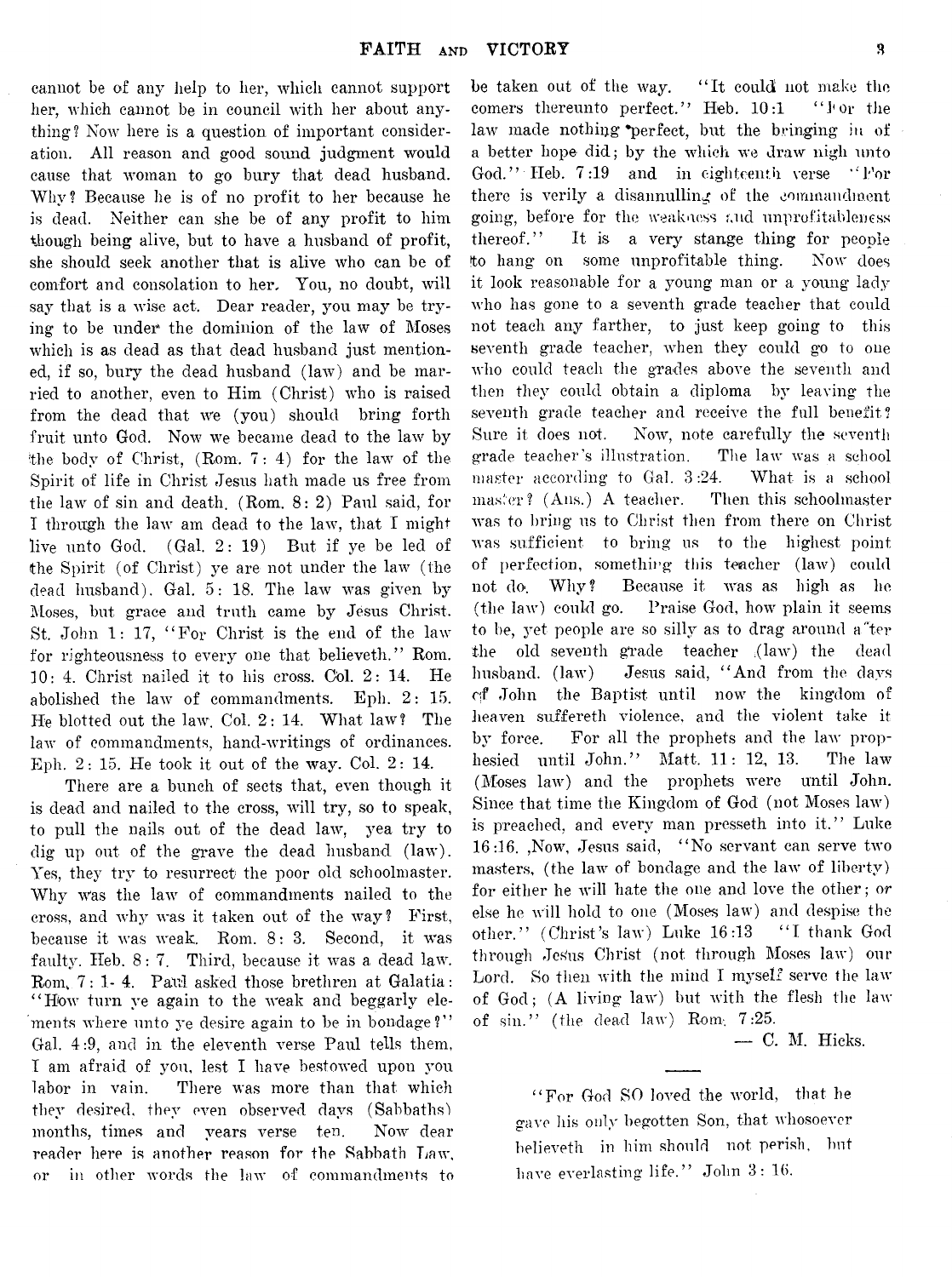### **FAITH AND VICTORY**

FAITH and VICTORY is published and sent out in the interest of Jesus to His little flock scattered abroad, by yielded members of His Body at Faith Publishing House.

Faith and Victory will be sent free of charge to all who ask for it, as often as God permits by leading, blessing and supplying.

This Bible truth is kept going out by free-will offerings. Matt.  $10: 8. 2 \text{Cor. } 9: 7, 8. 1 \text{Cor. } 9:11.12$ 

Offerings sent in to us will be thankfully received as from the Lord and used in the futherance of the gospel work as God directs. All personal checks and gospel work as God directs. money orders should be made payable to Fred Pruitt, or "Faith Pub. House."

If you want a roll of six "Faith and Victories" each month to hand out, just send us your name and address with request.

(There will be no charges ever made against you for Faith and Victory).

#### FAITH PUBLISHING HOUSE,

920 W. MANSUR ST. GUTHRIE, OKLA.<br>hone No. 1523-J. Phone No. 1523-J. iiiiiiiiMiiiiimiiiimiiiiiiiiiHiimiiiimiiiiiiiiiiiiimiiiiiiiiiimmiiimiiHiimimiiiiitiiiHiiiiiiiiiiitiii

#### EDITORIALS

Time is moving on with a solemn tread, soon this generation will pass and what *we* do for God and souls must be done while life is in this body, time will not wait, opportunities present them selves to us from day to day to manifest Christ in word and deed; if we fail in this we are failing to give glory and honor to our creator. The record ox all our deeds are being kept in heaven, set down in the book of life. The Divine love of God in the soul is what moves men to do the works, pleasure and will of God. Christ Jesus is the manifestation of God's love to us, and because of this great love manifested toward us, (Who were without hope in the world) our hearts were broken up and we became very penitent and we loved the Lord greatly for such merciful love to us, who were so unworthy. As the Lord kept manifesting His love and tender mercy, our confidence and love for Him and His ways were greatly increased and we presented our bodies as a living sacrifice, which, after all was only our reasonable service; now, we seek to add honor and glory to our Lord in all of our words, actions and deeds.

#### **o—o—o—o—o—o**

Christ Jesus made a complete sacrifice, which fully atoned for our sins and our union with God is complete through Jesus Christ.

When the angels announced the birth of Jesus on that memorable night to the shepherds on the hills of, Judea, they spoke words that have a vast and deep meaning, yet to those who may not give these words much thought, they may mean but very little.

In the schools of sciences and scientific researches they do what they call, dissecting. This is for the purpose of examining the structure or use of its several parts. In reading God's word it is good and very profitable to do so with prayer, reading slowly and looking carefully at each part or expressed thought, giving time for the Holy Spirit to reveal truth to your soul.

The first angel that appeared to the shepherds said, "I bring you good tidings of great joy, which shall be to all people." We notice in this that the tidings were good, the Joy would be great and it was for all people.

In the next verse we find the reason for the good tidings. A babe had been born in the city of David, the tidings would be of great joy because He was a Saviour, the tidings and great joy would be to all people because this babe was Christ the Lord. When the multitude of the heavenly host appeared with this angel and began to praise God, they said, " Glory to God in the highest, and on earth peace, good will toward men." This host of heavenly beings declared as much as the first angel and very much more. The first thought expressed by them was, "Glory to God in the highest." It surely was a glory to God to have Himself manifested on earth by his Son, and He surely brought peace and was a peaceful being. He truly had and manifested a good will toward men. The angels saw and declared greater and deeper truth than this. No doubt they saw and beheld the future life and works of the Son of God. They saw Him give glory to God when He overcame Satan in the wilderness, and the glory that the Father received when the lame were made to walk, the lepers were cleansed, the blind were made to see, the deaf ears were unstopped, evil spirits were cast out and the dead were raised to lifei They no doubt saw the cross, the willing, suffering, obedient sacrifice, and the great glory that God received when He resurrected the Son of God to life, putting his enemies and persecutors to an open shame, then His ascension and the glory to God that followed when the Holy Ghost, the Comforter, was poured out upon men and they began to speak with boldness and magnify God, insomuch that the learned and wise men of earth took note that they had been with Jesus. The angels saw more than just the peace that he brought with Him, but they beheld the peace that He, the Son of God, imparted to others as He forgave them of their sins, binding evil spirits and easting them out of men, causing souls to rejoice. They saw Him rebuking the proud and the haughty and covetous ones, but consoling, comforting and giving rest and peace to the heavy laden. They saw the Son of God bleeding and dying upon the cross, and thereby the fountain was opened up from the house of David for all uncleanness and sin, saw the many, many people that believed in the sacrifice and were cleansed and made clean, recieving the " Prom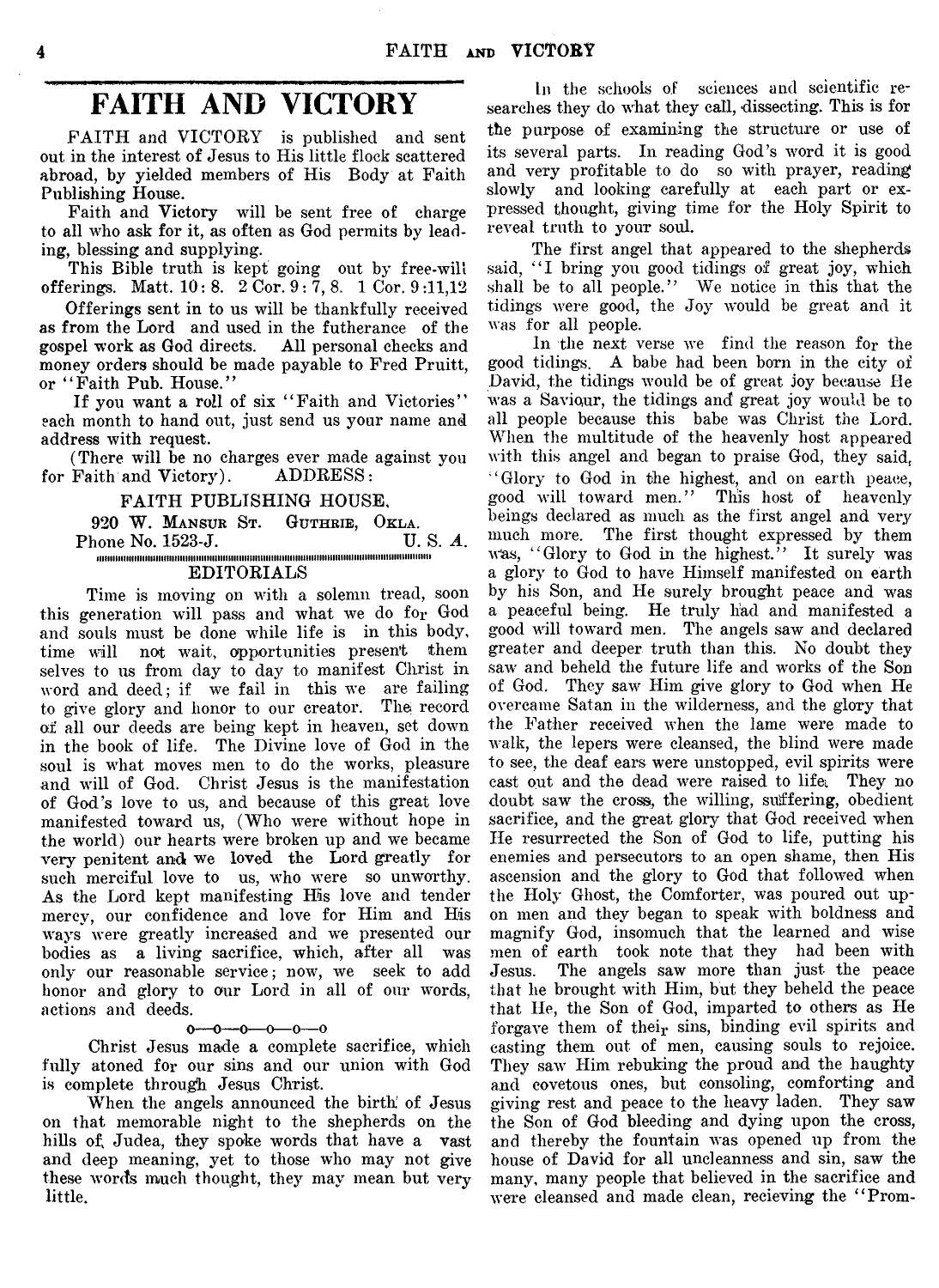ice of the Father" which was not meat and drink; But peace, joy and righteousness in the Holy Ghost. They saw the good will that Christ manifested toward all men and the good will that all believers had toward one another and to all people. It is no wonder they praised God mightily that night and shouted the victory loudly, they saw great and mighty things soon to take place because of this babe that was born in Bethlehem. The more we belold God and His mighty works, the greater joy and victory we have in our souls.<br> $0 - 0 - 0 - 0 - 0 - 0$ 

During the assembly meeting this winter there was a question arose in which a number of the ministers were interested and several remarks were made by different ones present, one minister exclaimed, "I would't believe the devil if he would tell the truth." At first thought it seemed to be a foolish remark; but as we meditate upon it and the Holy Spirit begins to enlighten our understanding concerning the statement we find that there is some very deep truth hidden in those words.

It is possible for one to speak words of truth and yet there would be a lie in his mouth because of the spirit, motive and design accompanying them. We have an example of this when Jesus was tempted in the wilderness by Satan. Satan said to Jesus, "For it is written, He shall give his angels charge over thee, to keep thee; and. in their hands they shall bear thee up, lest at any time thou dash thy foot against a stone." The words he spoke were true and in harmony with scripture; but the purpose and design of Satan was to get Jesus to obey him and do evil in tempting God; so these words of truth was a lie in his mouth. Read Luke 4: 10,11,12.

We find in first Kings where God sent lying spirits into the prophets so that they devined lies and some got into great trouble by believing them, and time and again the prophets of God later on spoke of certain prophets that had prophesied falsely to the people and caused them to trust in lies.

We find in first Kings, seventeenth chapter where Elijah brought the widows son back to life and she exclaimed, " Now by this I know that thou art a man of God, and that the word of the Lord in thy mouth is truth." So, by this we understand that the words of the Lord which we quote may be the truth in our mouth or they may be a lie in our mouth, it all depends upon the purpose, motive and design we have in uttering them. It is sad to see the many false teachers and preachers in the land to-day that are quoting the scripture and using them extensively, wresting them from their true meaning, deceiving souls, causing them to believe lies and trust in false-hoods. Paul was much grieved with some of them in his day and waxed bold against them, saying. " Satan himself is transformed into an angel of light. Therefore it is no great thing if his ministers be transformed as the ministers of righteousness; whose end shall

## be according to their works." 2 Cor. 11: 14, 15.

Some of our leading tracts which God has been using greatly to the good of souls are out of stock, and orders cannot be filled until we are able to print a new supply. Other tracts such as " Forty-eight Hours in Hell, How to Get Saved, and Repent and Believe the Gospel" are nearly out. We really need a half ton of paper to properly re-stock them. We are anxious to re-stock these tracts as we very much regret to turn down any order that comes in for tracts; they are carrying light and truth to many many souls. Orders come in daily for tracts. Please get these things upon your heart before God and keep in mind that we are just one member in the body.

 $0 - 0 - 0 - 0 - 0$ 

The Lord in His gracious love and mercy has been dealing kindly with us, and has sent us more office help for the last few weeks. One of the youngsisters in the congregation, May Belle Miles, has been helping in the office work. She is learning to operate the Linotype and also does other needed work about the office, making a real good help. She will not likely be with us long as Bro. and Sister Miles are soon to move over near Homestead, Okla. which is near eighty miles northwest and it seems they will need her at home. We are sure our readers are praying for us as we can see the hand of the Lord opening up ways and making wavs so that the work can keep going on and the truth of His word be sent out. There is no god like our God, and though there be god's many, we know not but one and He is God Almighty who created the heavens and the earth, the God of Abraham, Isaac and Jacob.<br> $o \rightarrow o \rightarrow o \rightarrow o \rightarrow o$ 

We have been printing and sending out the Faith and Victory for a number of years and a good many of our very first subscribers are still on. our lists and relish and enjoy the truth, having great assurance in their souls of a life with God beyond this vale of tears. There has been a few that seem to have graduated; but most all are yet just children of the Lord as we are and are not expecting to get past being teachable while they remain in these mortal bodies.

When God sayed us He brought peace in our souls, and a good will toward all people. That peace and good will still remains there and we *are* glad it docs, we know that our union with God and with all saved souls is complete through faith in the completed work of Christ. There is another thing we know and that is, all souls that are truely saved, are born of the Spirit and retain the spirit have peace in their souls and a good will toward us. There is one thing which we have decided deep down in our souls and by the grace of God it shall be so and that is, to manifest the warm love of God wherever and whenever opportunity presents its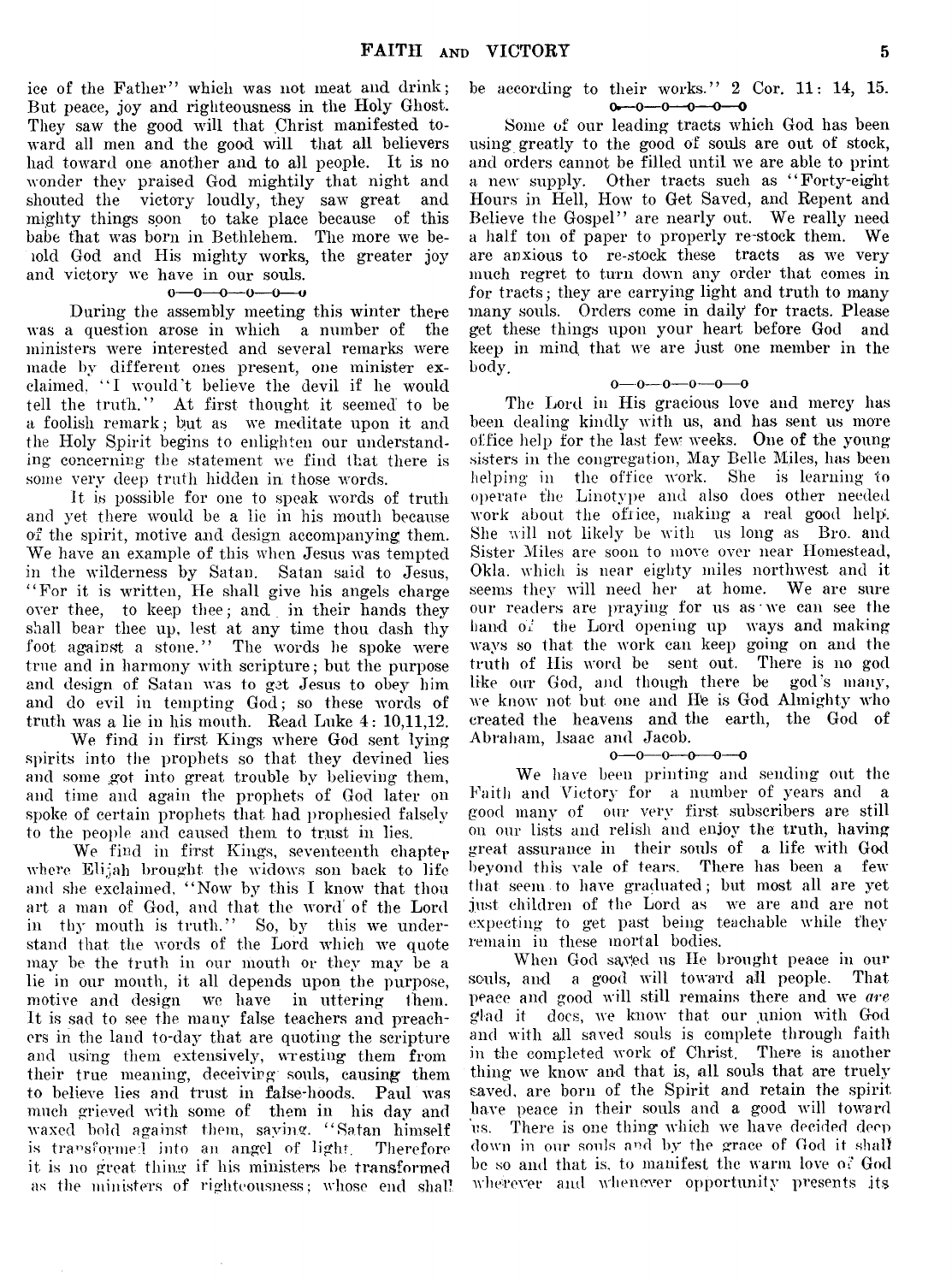self, not to gratify the lusts or eovetness of carnal folks; but always as it would glorify God or incur His smiles or approval upon us or others.

#### $0-0-0-0-0-0$

Part of the January paper we pasted together and part of it we sent out loose lea,fed. We broke our stiching machine and had to send to New York state for repairs, the repairs cost us over eighteen dollars we have them on the machine now and have it in use again. It also seems nescessary to send and get some new mats and other parts for the Linotype Machine. There is many things in the office to look after and different phrases of the work to keep up and we find great need of the sustaining grace of God. We are glad to be in His service and shall do the very best we can to keep the tracts and papers going out to all that call for them. May God bless and comfort each and every reader and keep yon in that lowly humble way that Jesus trod is my prayer.

#### -----------------o----------------- Prayer Request

Bro. W. I. Miles requests that the saints everywhere pray for his mother. He wants them to be earnestly agreed at eleven o 'clock on the first Sunday in March for his mother's healing. She lives at Corsicana, Texas and is nearly blind and also has weakness of limbs insomuch that she falls at times.

Sister B. Deane of Derby, Colo, desires the saints to be in earnest prayer for the saving and healing of her brother. She writes in part as follows: " Pray earnestly for my unsaved brother who is sick with an incurable disease and only a few years left to live unless God undertakes. He is living in sin and says, no one but a crazy person believes in religion and only fools would depend on diyine healing. He is an exsoldier and very hard and bitter. He is gone from home now and will not write. I am so burdened for him that I can scarcely eat or sleep, and it seems I will die unless he is saved."

### -----------------o----------------- Get You A Bible Now

We are giving a reduction to our readers of ten percent on all Bibles until the first of April. The regular prices on Bibles with references and concordance is from five to twelve dollars, printed on Bible paper or on Indian paper. Bibles without references and concordance range from five dollars down to two dollars.

These are the Bagster Bibles from the Cambridge Press, the oldest continued Bible publishers in the world. They are of the King James' version, well made, splendidly bound and a clear type. Get one for yourself, your neighbor, your friend or some needy person. Send for small circular catalogue telling about these Bibles and a few good soul-food books. Send all orders to Faith Pub. House, 920 W. Mansur *Aye,* Guthrie, Olda.

#### ---------------- o---------------- Heaven or Hell Which?

That there is a heaven, a place of great bliss and comfort prepared for the redeemed of earth, grace made holy ones, is beyond question as the Bible is full of instructions as to the way of entering in to this eternal resting place, and of its grandure and beauty and holy invariment with exceeding great and eternal joy everlasting.

That there is a Hell, a place of burning torment with great weeping and wailing eternally for all selfish, carnal Christ rejecters and holiness fighters are also plainly taught in the sacred Word of God.

The truth taught concerning the end of wicked men and unbelievers is just as plain a truth as that of heaven for the believers in Christ. Knowing this to be a fact and also knowing that God has power to do that which He has promised, all people ought to seek His righteousness and live for Him in this world so that their end will be blessed. The Psalmist David said, " Mark the perfect man and behold the upright, for the end of that man is peace." Psalms  $37:37$ . And in Psalms  $9:17$  he says, "For the wicked shall be turned into Hell, and all nations that forget God."

There are two great powers working in the world to-day, the greater power is the power of God and the lesser power is the power of Satan. The power of God is working to save souls from hell, torment and ever-lasting destruction by pointing them to the Son of God who is the Way, the Truth and the life, promising them a home in heaven, with joy and comfort forevermore. The power of Satan is working to keep people from believing in the Son of God, and walking in His ways and is promising them gratifications, fleshly ease with honor among men in this world and he keeps a doubt in their minds about the truth of God's word, making them think that the end will come out alright. Many he lets profess to be Christians and in this way keeps them easy in their selfish, carnal, worldly-minded ways. Those who are believing Satan's lies and are walking according to the course of this world are doomed for destruction and everlasting punishment with banishment from God eternally.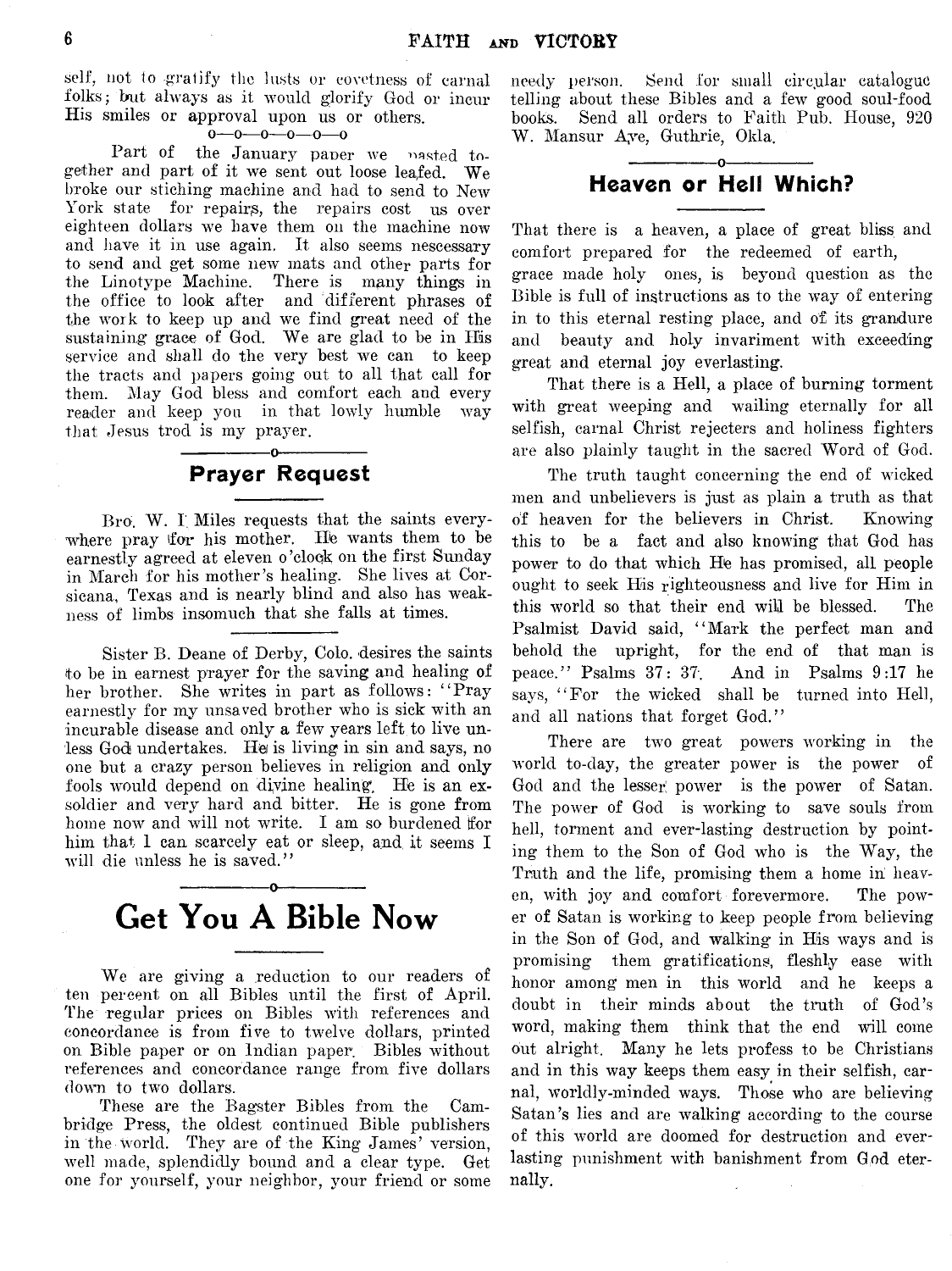Those who resist the devil and believe the truth of God's word concerning the atonement made by Christ our Lord and walk in the Spirit are on the road that leads to heaven where all the pure and holy dwell.

In the twenty-eighth and twenty-ninth verses of the fifth chapter of St. John, we have unquestionable proof by the Lord Jesus Christ of the two places where souls will dwell after the resurrection morn. Some will be resurrected to life and others resurrected to damnation. Those that have done good will be resurrected to life and thqse that have done evil will be resurrected to damnation.

Jesus teaches us to fear Him who is able to detroy both soul and body in hell. (Matt. 10: 28, Luke 12: 5). In the sixteenth chapter of Luke we have the truth concerning a man that lived carnally and selfishly and after death he lifted up his eyes in hell, being in torment and begging for water to cool his tongue and there was no hope of him ever getting out of that place. This is a sad ending you say. "How could God be righteous and do this?" I say, "How could God be righteous and do otherwise?" Has He not done everything possible for our salvation, even to the permitting qf His only Son to be badly mangled and crucified, and yet men trample upon His mercy and ignore Him and His ways? Has He not warned us repeatedly of what will come to us if we reject Christ and the truth of His Word? Has He not promised life to the good and obedient, and death, hell and torment to the evil and unbeliever? Could He be righteous and fail to reward the wicked and the good according as He has promised in His word?

Man have an opportunity in this life of turning from sin and being saved from torment through the merits of Jesus, but if they rebel and turn down God's holy word, they are only sending their own soul to hell and to torment as God's word is immutable and cannot be broken,.

Jesus says, " He that rejecteth me, and receiveth not my words, hath one that judgeth him : the words that I have spoken, the same shall judge him in the last day." John 12. 48. So we see by failing to receive and do the words of the Lord, we are already judged and condemned; we can get no relief until we repent, confess, and forsake our sin of omitting to do His words.

David says, "To fear God is the beginning of wisdom, and to depart from evil is understanding." This is truly so, when men begin to depart from evil, it shows a fear of God upon the soul and shows that they understand the consequences which are sure to follow if they continue to indulge in sin.

Satan has agents in the world today that are trying to do away with future torment, hellfire and brimstone. Many do not want to hear anything about that place of torment, and if a sermon was preached under the anointing of the Holy Spirit on hell, the lake of fire and brimstone to some congregations, they would consider it a grave insult to their dignity and piousness, and would have a condition of heart to tar and feather the offender. If Satan could get souls to ignore and resist any thought of future punishment for self-righteousness and the evil and sin of omitting to do the words of the Lord, he can then keep them sleeping right on in their carnal security while in this world, and then have them wake up in hell and in torment where the worm dieth not and the fire is never quenched.

Hellfire, brimstone and torment ought to be preached and kept before the minds of the people just as much so as the glory world with all of its splendor, beauty, comforts, and joy included.

Some one may say that we do not serve God through fear of being cast in a burning lake. In a sense this is true and in another sense it is not true, for if we are conscious of God's immutable word and the consequences to follow, we *will* then be able to know which one to love and serve, whether Satan through the lusts of the flesh or Christ in the Spirit. There is many a woman if she could have known the future life of misery with the man she married, she would never have given him her love; she would have withheld her love for the man that really loved her. So it is with many souls, if they can only know the misery that is to follow in loving and giving themselves to the world and fleshly lusts, in other words Satanic powers, they would never give their love to Satan, but would withhold their love until they found Christ who really loves them, and then they could lavish their love upon Him and rejoice in His faithfulness and trueness and have the assurance that it would be far better when wafted into glory at the end of this life.

Yes, dear souls there is truly a heaven, to gain, a great recompense of reward is awaiting the faithful ones in Christ; so, also there is a hell to shun, a place that was prepared for the devil and his followers, for the spirit of Satan is now working in the children of disobedience to land them into an awful place of torment and misery which will have no end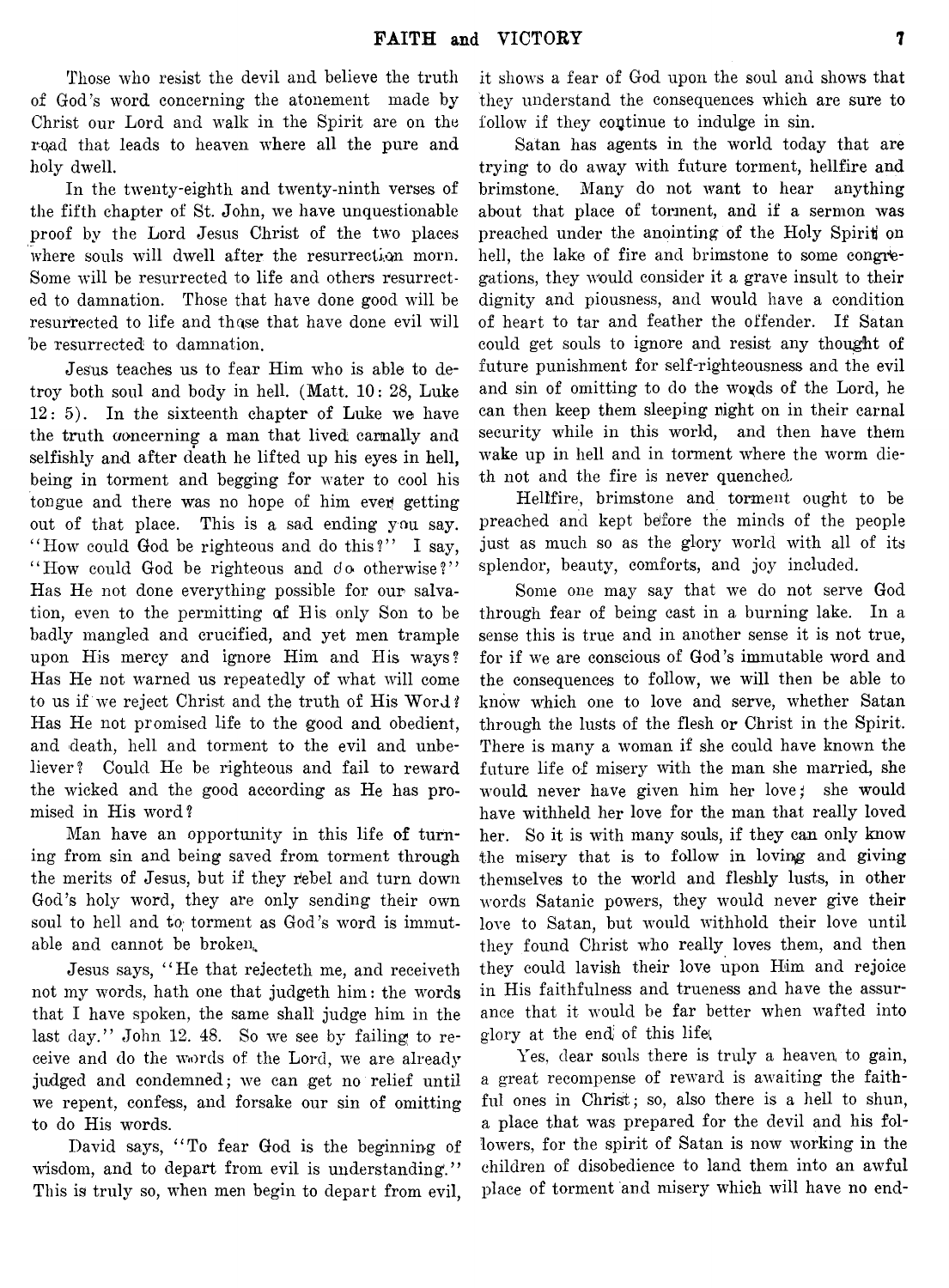ing nor way of escape.

Jesus Christ is the only doorway that leads into heaven, so let us choose to love Him in this life and have the assurance of heaven and all the joys and comforts that follow. — Fred Pruitt.

#### -----------------o----------------- Is Insurance Right or Is It Not?

*(Continued from last Issue)*

We are also all of one family. We should have the same care, one for another. 1 Cor. 12: 25, 26. Also in 1 John 3: 17-18, we read, "But whosoever has this world's goods and seeth his brother have need, and shutteth up his bowels of compassion from him, how dwelleth the love of God in him? My little children let us not love in word, neither in tongue, but in deed and in truth."

When people begin to lose their spiritual vision, the devil always has an imitation which he makes look very good. Keep up close to God so you will be able to try the spirits. Insurance may be all right for sinners but not for saints. For example, I knew of a man who had paid on insurance for years. He was living out in the country when the premium on his policy became due, and he did not get td pay up on just the date it was due. Awhile later on his way to town to pay his horse fell with him and broke his neck. Although he had been paying for years on insurance, yet his family received nothing, not even burial expenses. We have in mind another person who likewise has paid on a policy for years. This man is now old and afflicted, without the hope of any aid from insurance, as just of late the insurance company has found a flaw in the policy and count it valueless. Do you think if we have used our means in God's cause, caring for those who are needy that God will refuse or neglect our own family when we are gone? " Have faith in God."

God has taken care of his children for years. Has He lost any of his power? God is the same yesterday, today and forever. Speaking of insurance, it has not been many years that a poor person could afford to carry insurance. What happened to the people in those days before insurance could be secured by them? Did they die paupers and the county bury them? Was the Church reproached? Did you ever stop to think how much you would pay in on insurance if you would pay \$15.00 a year for fifteen years, saying nothing of interest? This would mak<sub>e</sub> a total of \$225.00, then you are not so sure of any help in death. There is a larger percent who

drop their insurance after paying on it for a short time than those who hold it to the end. By this means it has been a great help in strenthening insure ance companies, causing them to expand and grow so large in the earth. I spoke of paying \$15.00 a year for fifteen years, making a total of \$225.00. Just suppose that there are fifty in a congregation who could lay aside \$15.00 a year each for the cause of taking care of our widows and orphans, *ot* other needy causes in the Church. This would amount to \$750.00 in one year, saying nothing of interest, or \$11,250.00 in fifteen years. What will we do? Shall we keep God's money in God's work and use it to His glory or put it out to insurance companies?

David once said I have been young but now I am old, I have not seen the righteous forsaken nor his seed begging bread. Psa. 37: 25 We are told in God's Word that He gave thought of the sparrows that fall. Are we not worth more than many sparrows? When we are in need of help financially will God forsake us? The Word tells us if ye abide in me and my words abide in you, ye shall ask what ye will and it shall be done unto you. John 14: 17.

Oh children of God, let us be stirred in our souls, trust God with an abundance of faith and lots of love If this we have we will have no time for insurance. Read Jude 16: 19. There will come some among us, preaching the wrong doctrine, speaking great swelling words that would deceive God's little ones who are not established in the doctrine of Jesus. God tells us in his Word to watch and to pray that we enter not into temptation. Insurance will surely be a temp tation to many if we do not live close to God.

Some may say, well, I see no harm in carrying insurance, as the Bible is not plain against it. I will let my conscience be my guide. First, let us consider this thing. Whom did insurance first benefit, the poor or the rich? It was too expensive for the poor, so naturally those who had means reaped the benefit. Insurance in time will create covetousness, selfishness and other spirits which will bring many sad days. Let us trust God and be faithful as our brothers and sisters who died in the faith and have gone on to reap their reward. Let us study the 11th chapter of Hebrews, trust God to the fullest extent and pray that God give us a greater knowledge of this wonderful salvation, for what we need, as I have said before, is an abundance of faith and lots of love. Let's live close to God and pray for each other. May God bless these few remarks to our good and His glory.

— Clarence L. Miles.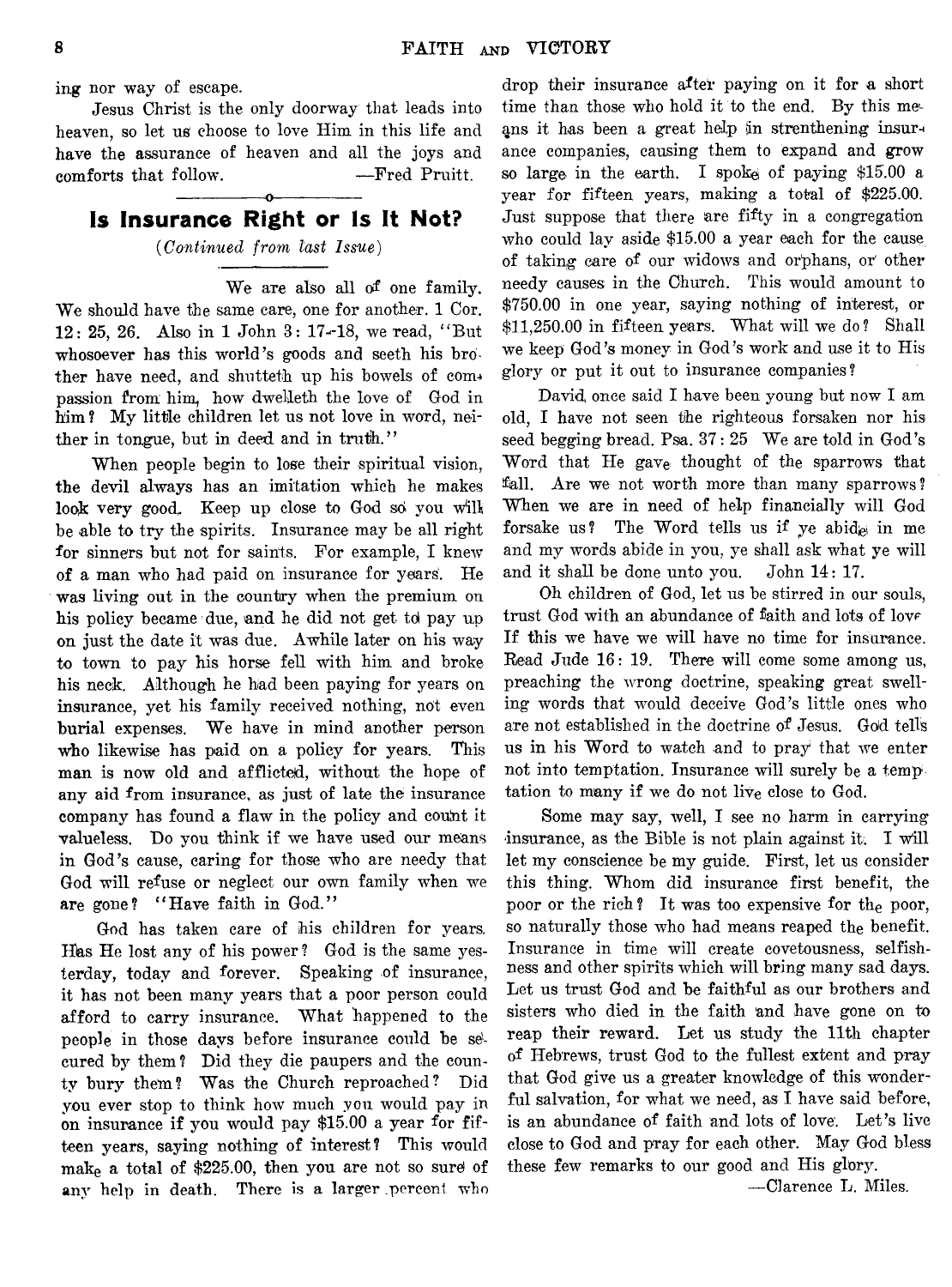# LITTLE FOLKS' PAGE

"HE SHALL GATHER THE LAMBS WITH HIS ARM. AND CARRY THEM IN HIS BOSOM" (Isaiah 40: 11).

#### 

#### Following Him

I'm going to that city Where Jesus is the light, No darkness ever enters And never comes the night.

It is a land of beauty, ' Twas built for you and me, If we will yield to Jesus And faithful servants be.

No sin stained garments enter And all are dressed in white, Are fully saved in Jesus And walking in the light.

The Bible is our way mark, God 's Spirit is our guide; He ever will be with us If we keep near His side.

So let us all be faithful And follow at His call— Be ready when He whispers— And we shall never fall. — Susie Whipple  $\begin{array}{ccc} 0 & 0 & 0 \end{array}$ 

Lockhart, Fla. — Dear Bros, and Sisters in Christ: I would be glad if you would send me six Faith and Victories every month, so that I may help you ispread the gospel.

I am only fourteen years of age. I have been praying that the Lord would pour out His blessings upon you. I have enjoyed your tracts very much, and am passing them along to others and praying that they may get some good out of them.<br>Your Sister in Christ, ---Dallie Mae Bryant.

Your Sister in Christ,  $\mathbf{0}$   $\mathbf{0}$  $\Omega$ 

Loranger, La. —Dear Sister Pruitt, greetings in Jesus' precious name: This leaves me saved for which I give the Lord the praise. I made my peace with the Lord during the Christmas meeting. Praise the Lord.

I am a little girl eleven years old. Please pray much for me that I keep saved. Please send me a few tracts to give to my friends and to read.

With love — May Averette.

 $\ddot{\mathbf{o}}$ 

$$
\begin{array}{ccc}\n0 & 0 & 0\n\end{array}
$$

Winslow, Ark. — Faith Pub. House: Sis. Pruitt, I enjoy reading the Faith and Victory paper and those tracts. The Lord wonderfully saved me April 13, 1926. I have been saved four years this coming

Sunday before Easter. I am only sixteen years of age. The Lord has wonderfully blessed me and healed my body when I was sick and called upon Him. I find that He is a wonderful Lord.

I go to Sunday School and church. I love to read and study His Word. I obeyed His Word wh*en* I came and gave my heart to Him. He put a determination in my heart to go all the way with Him, although we have trials and temptations in this sinful world below, yet He is able to bear them all for us. Pray for me that I may hold out faithful to the end and do His blessed will at all times.

Your Brother in Christ,  $-$ John Wier. ---------------- o-----------------

#### A Letter From Robert Longley

Kunnamkulam, India. — Dear Bro. Pruitt and family: I am very thankful to the Lord for granting me this another privilege of sending all of you my heartest gieetings in the name of our dear Savior, praising him for his tender and watchful care, guidance and protection all along the way from Fiji.

I hope that all of you are well and that the Lord is blessing you abundantly in the work there and that his gracious hand is providing all necessary spiritual and temporal needs, that the good news of a crucified Savior, and risen Lord may find its way to many darkened hearts. These are surely the times when the great majority are lovers of many other thing rather than true lovers of God, and even many who have the name of Christian show very little fruit as to the love that should constrain us to bring the same good news into the hearts of others who are pershing in darkness and bondage of superstition. But we can rest assured that the Lord is perfectly aware of and thoroughly acquainted with the situation and condition, and those things that would puzzle us. We can in faith and blessed assurance commit unto him as the faithful Creator.

I arrived in Colombo, Ceylon on December 14th after 21 days from Sydney. The boat calling at the Australian ports for cargo, it took up quite a lot of time. The passage across the Indian Ocean from Fremantle to Colombo was very pleasant. Nearly every day was clear and fairly calm seas. It was Saturday when I arrived at Colombo, so I stayed there till Tuesday evening, then I left for India arriving here at Kunnamkulam where Bro. Cherian lives on Dec. 20th. I found him and his wife and family well and encouraged, though laboring under many circumstances that we would not encounter there. It has long been my desire to meet them face to face, and *it*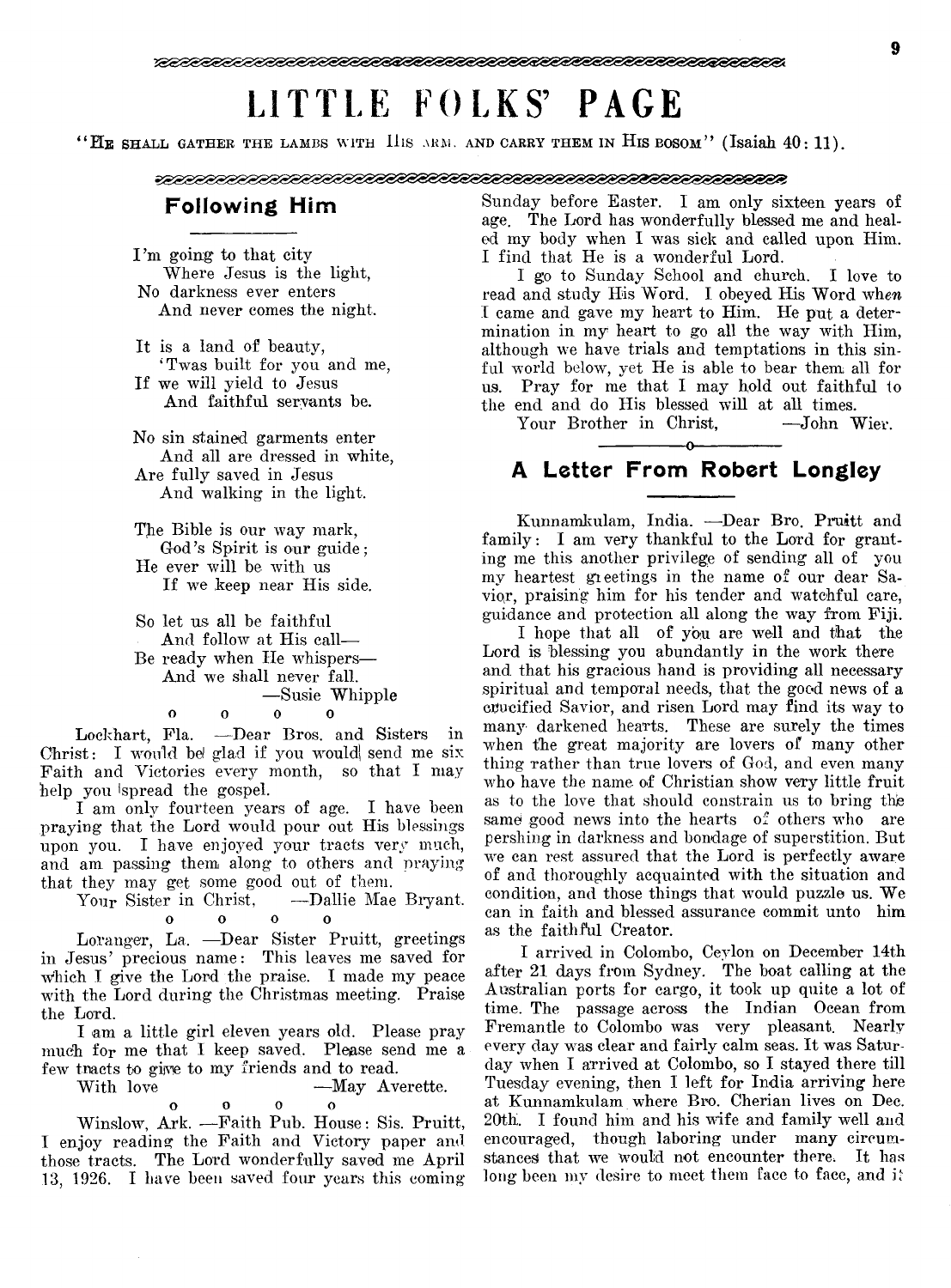has been a joy to find them such a nice and devoted family. I feel right at home among them. They can all speak;good English, though, it is a little difficult to just explain things in English as they use the Malayalam language most all the time among the family. Having eaten Indian food in Fiji, I certainly enjoy the rice and carnie and other foods that they have and have no difficulty at all on these lines. Praise the Lord for His goodness. Bro. Cherian is a very careful and cautious man, and seems Well governed in his judgments regarding the work of the Lord. I have greatly enjoyed his fellowship. They have related many experiences and very remarkable, tests of faith and how God has proved and tested them, and also shown Himself strong in their behalf. Sister Cherian is a very devoted keeper of the home and a great help to Bro. Cherian, and their children are an' outstanding proof of well-training. Their oldest son (Abraham) is 21 years of age, and he has taken me about to the different parts of the village and places where there are many new and strange heart-touching scenes of many real poor people and some of the out-caste or untouchables. Abraham is very desirous of helping his parents and the needs of the work and home, and does all he can in the limited way he has, and is keeping up studies also; the other two children at home are attending school.

We have had some meetings, both in their chapel and in the open air at the bazaars. Bro. Cherian interpreted into Malayalam when I spoke. Very fair crowds attended and listened well. Bro. Cherian says that if he just wanted a crowd or following he could easily have it by lowering the standard of the Bible teachin g as to the daily and practical life, but he has determined by God's grace to have or do a clean work for the Lord. He has some good Malayalam literature and desires to get some more booklets printed. One man came to him yesterday wanting some of his tracts, " Christians and the Law," which are doing a good work among those who are confused and bothered by Seventh Day Adventist, etc. He has manuscript which he showed me for a booklet on " The Bible is True," and wishes to get it printed when possible. Printing is quite a lot cheaper here than there on account of cheaper labor and materials.

Their chapel is in a very good location, but is hardly completed yet, and it is Bro. Cherian's desire, if the Lord so wills, to add to the chapel, having a place for meeting in, one part of it and to have the other part for a printing office. This equipment he says will cost some \$500<sup>°</sup>. He is a good distributor of literature, and sees and realises its far-reaching effect and that many souls will read to whom it would be almost impossible to reach and speak to personally. As far as I can discern, Bro. Cherian is; certainly worthy of the prayers, fellowship and support of the saints, and the Lord willing, if He permits me to see you, 1 can explain better by word of mouth the circumstances and conditions under which he has to labor here. Just felt to mention these few things, Bro. Pruitt, so you would have at least a better idea of the nature of the work here, and that agreement in prayercan be had more intelligently.

Dexpect to be going to Calcutta and perhaps to Dehra Dun to see Bro. Jarvis. I may go also to Darjiling, but will decide thati when I reach Calcutta. My intention is to leave Colombo on Feb. 15th for Egypt, and expect to return here to Bro. Cherian's for a few days before I return to Colombo. Though this is the winter season here, it is somewhat hotter, or at least as hot as it is in Fiji, but it will no' doubt be cold in the north part when I arrive there. I will hope to get a letter at Bro. Jarvis' place, and as this will not reach you for some time you may just write in care of Bro. Arsanious at Bani Seuf, Egypt, next.

Well, another Christmas time has come. There is; not a great deal of difference here in Christmas and other days which, no doubt, is just as well, especially when we think of the great excess of luxuries and indulgences that ou'r nations as a whole go in for, while the great mass of souls here are in darkness, and the laborers have many difficulties for the lack of means. However, tests and fiery trials are good, and it generally happens that when there is an abundance of material things, there is not so much soulsaving—too much time spent with the temporal things, whereas tests and trials call to more prayer and waiting upon the Lord in humbleness. His ways are best; praise His name.

Now' I must bid you farewell for now, in prayers that God will richly bless you all throughout the coming New Year and minister grace for every need. Pray! on for me. Your Bro. in the faith,

—Robert Longley.

#### 0 0 0 0

"Behold this was the iniquity of thy sister Sodom, pride, fulness of bread, and abundance of idleness."

**0 0 0 0**

Guthrie, Okla. —May God bless and keep the Faith and Victory going out to all the world, search ing and gleaning out all honest souls from every cage where they have been trapped, for there are a few honest souls that will heed the Master's call.

We need more consecrated workers for Jesus that will not fail to declare the whole truth of God, and stand up for the Bible way, and live the life as they go, proving to the world that there is a reality in this salvation.

Many will follow while every thing is going smooth, but when the waves roll high and the storm rages they shrink. Some can testify of God's healing until it comes to death's door, then they weaken and take some remedies. Dear ones, God wants His children to trust right on through. For twenty-two years we have not resorted to medical aid, and God has never failed us. We have experienced much sickness, diseases and accidents but the Lord de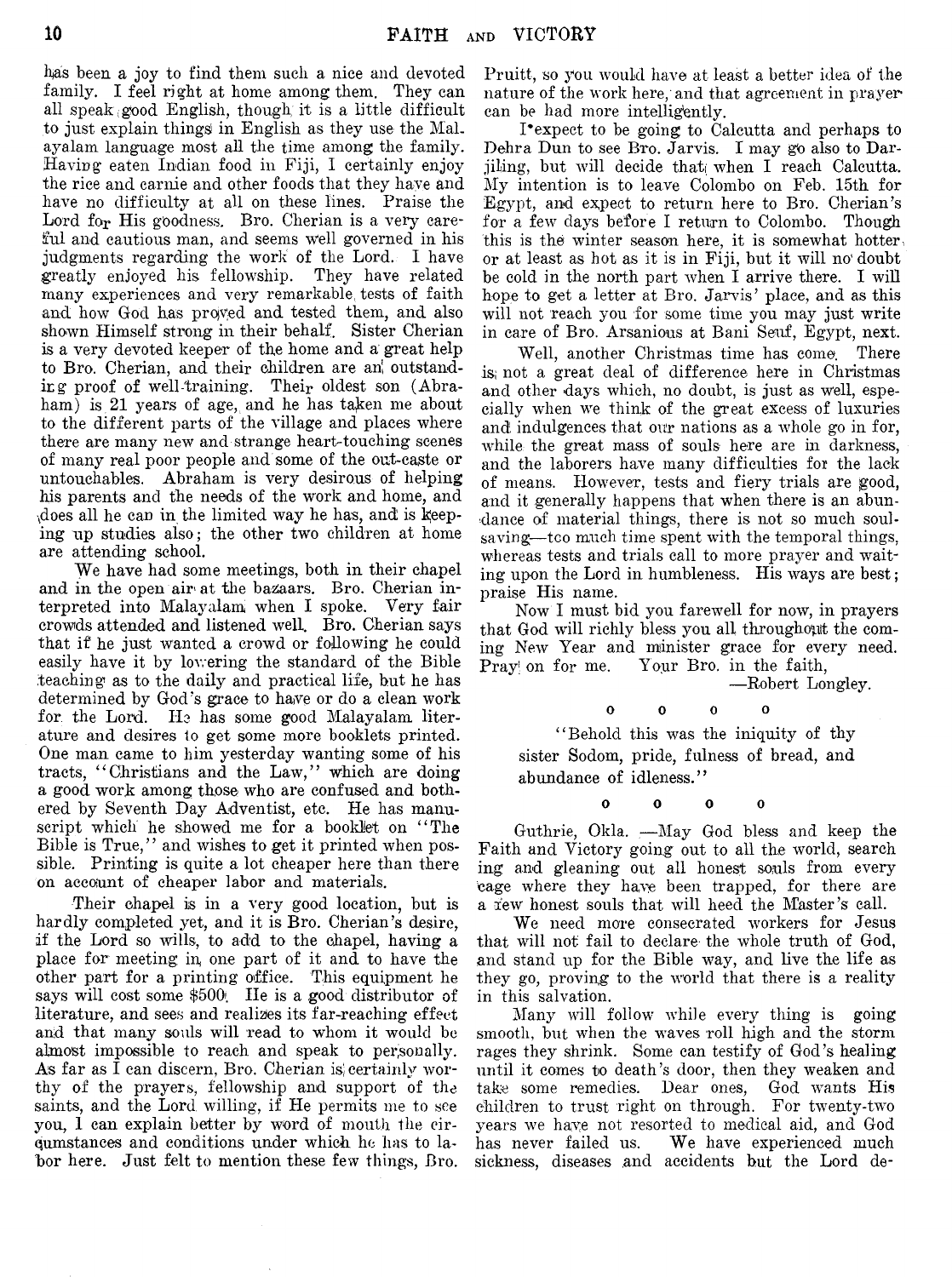livered us out of them all. So we have faith in the Lord that we are serving and know that He can and will heal, and He does heal.

We are asking every saint every where to be earnestly agreed on the first Sunday in March at eleven o'clock for my mother's healing, Mrs. B. C. Miles of Corsicana, Texas. She is blind or nearly so; she has to be led. around when in any strange place, ;.lso she has weakness of the limbs, and at times she falls. So let us each one join in this agreement for her healing and expect to get the victory. Be talking to the good Lord about this before the day comes, for I am expecting her eyes to open and her limbs to receive strength, also I believe it will be the means of several souls getting saved. Amen.

We are going to move to Homestead, Okla. the Lord willing. We are aiming to' make a crop with Bro. A. J. Hiebert, also we want to be engaged in the Lord's vineyard as well, for our whole desire is to do God's will and to see souls saved. Pray for me and family. Your saved Brother all on the altar for service.  $-$ W. I. Miles. altar for service.

0 0 0 0 Oklahoma City, Okla. Dear Bro. and Sister Pruitt: May the great God of heaven make this New Year one of the grandest of all your life, and reward you for your faithfulness unto Him and better fit you for your work for the coming year. I feel under great obligations to my Lord for the wonderful things He has done for me. He has helped me to see my salvation complete in Him; He is my physician in every time of need.

In the 37th Psalm it says, " Delight thyself also in the Lord and He shall give thee the desire of thine heart." Praise the Lord. "Commit thy way unto the Lord, trust also in Him and He shall give thee the desire of thine heart." Oh, I feel sure of it, for I never knew Him to lie. I have dedicated every fiber of my being to Him, so I have nothing left to fall back upon. By His grace I will press this battle on until He says enough. I do enjoy the presence of my Lord; He is so good to me. I am glad I found the one way that the Bible talks and tells us about; one faith, one Christ, one Father of us all. Yours, for a closer walk with the Lord daily. — Anna Chesterman.

0 0 0 0

Athens, Tenn. — Dear Bro. and Sister Pruitt and all the readers of Faith and Victory: Greetings in Jesus precious name.

I feel impressed to write my testimony this evening. I am praising the dear Lord for full and free salvation. He is my Savior, sanctifier and keeper. Praise His precious name. I am determined by God's grace and help to go all the way with Jesus and follow in His footsteps who did no sin neither was guile found in His mouth. I have been saved about four years and I am not tired of the way; it grows brighter and sweeter each day. I have many trials and temptations, but I just want them to be

the means of drawing me closer to God and cause me to be more and more established in this precious truth.

I enjoy reading Faith and Victory so much. It brings food to my soul. Oh dear ones, let us be up and doing while it is day, because the night will soon come when none can work. Surely it won't be long till Jesus will come to judge the world, so let us have our lamps trimmed and burning, and our vessels filled with oil that we might be ready to meet the bridegroom when He comes. May God ever bless and keep us humble where He can use us for His glory. Pray for me that I ever stand firm and true

Yours in His service,

o o o o

Folsom, La, —Dear ones in Christ: Greetings m Jesus' name. This morning finds me still saved with victory in my soul over all the power of the enemy and determined to press the battle to the gate. Praise His holy name. I am trusting Him for both soul and body, and for all I need in this life.

I will tell how wonderfully the Lord answered prayer on returning home from the Assembly meeting in Hammond, La. I gave to the ministry as the Lord impressed me which left me train fare home. As the bus was late I missed my train, and had to stay over night in Covington. My money was short, and I thought, what will I do. So I went to praying, and a sweet promise came to me in a Psalm of David. "I have never seen the righteous forsaken, nor his seed begging bread." I went to a rooming house of an aged widow on Gibson street. I told her that I had missed my train, my money was short, and I wanted a bed that night. She gave me a bed for half price which was about all I had in my purse except train fare home. She told me to come and take dinner. I said that would be all right if I could just get a bed that night. She said, but you won't get home till tomorrow. I told her I had went longer than that fasting and praying. So the dear Lord provided me a bed for half price and a free dinner jand got home safely for which I give the dear Lord all the praise. "The earth is the Lord's, and the fulness thereof; the world, and they that dwell therein." Psa. 24: 1. *We* need not be afraid to give to God's cause and leave the results with Him who has promised four fold and eternal life at the end. Pray for me that I ever keep true and faithful. Your Sister at the feet of Jesus, -Grace Martin. 0 0 0 0

Rogers, Ark. — Faith Pub. House: Greetings in the precious name of our Saviour and physician.

I'm so glad of this wonderful plan of salvation; God so loved the world that He gave His only begotten Son that whosoever believeth in Him should not perish but have everlasting life. I do thank Him for the blood that cleanses us from all sin and heals our bodies. Praise His name forever.

I regret that I did not live closer to God in my youth, so that I could have enjoyed His rich bless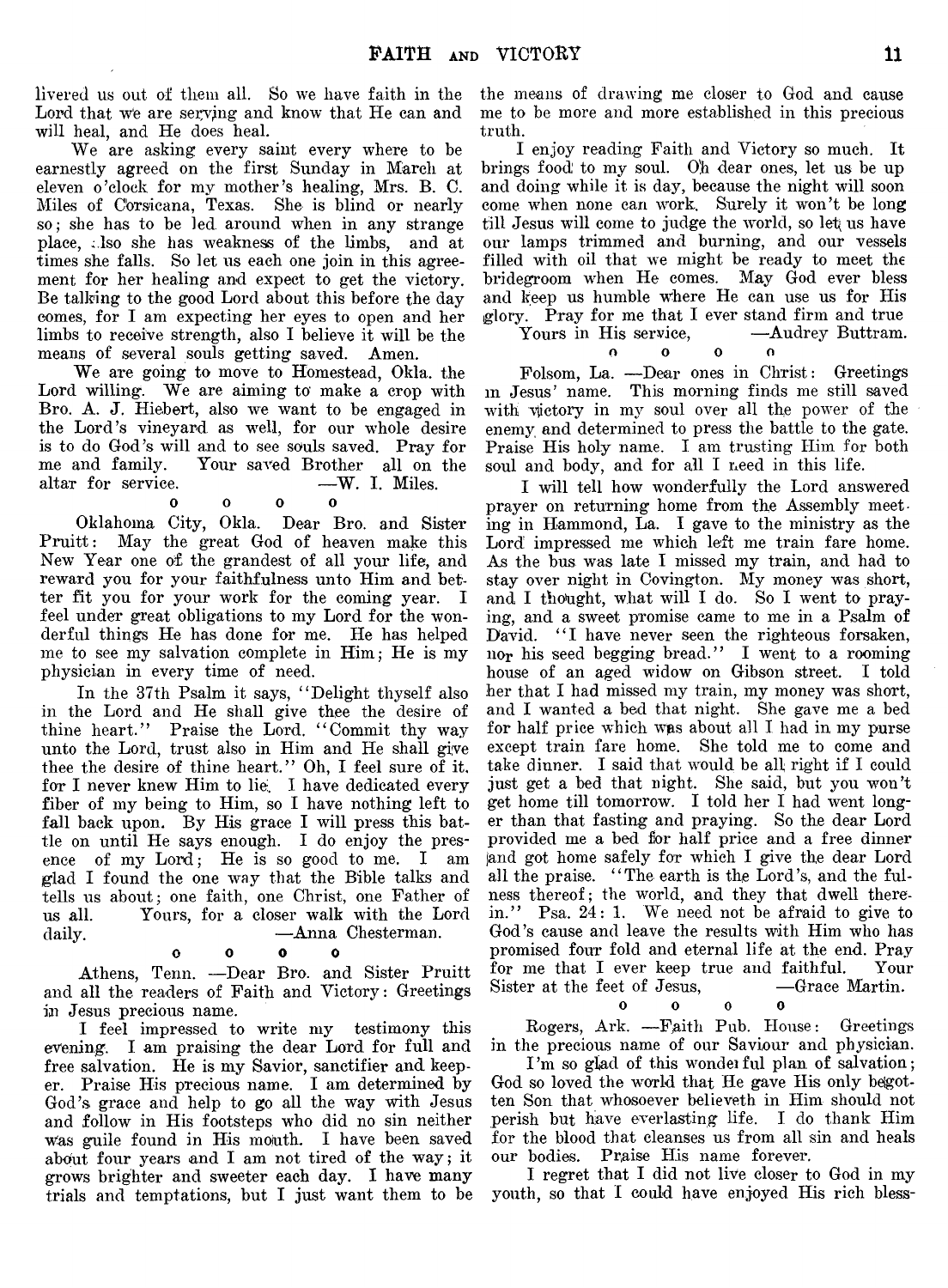ings that I have received in the past two years. I was converted about the age of fourteen, and by neglect of prayer and not being in service I soon drifted back in sin, and my condition then was almost like the case in Matt. 12: 43- 45. When the unclean spirit is gone out of man, he (the unclean spirit) walketh through dry places, seeking rest, and findeth none. Then he saith, I will return into my house from whence I came out: and when he comes he findeth it empty, swept and garnished. Then goeth he (the unclean spirit) and taketh with himself seven other spirits more wicked than himself and they enter in and dwell there, and the last state of that man is worse than the first. I often felt the Spirit of God dealing but I would not heed and continued in sin until my health was gone and stricken down bedfast. I begin to realize my condition and to weigh myself to see where I would spend eternity. Oh why did I Wait till I was so afflicted before I began to seek God? By so doing it cost me many months of suffering besides financial lossi. I prayed often but seemed my prayer wouldn't reach God. Finally He heard my cry and sent sweet peace to my soul, and I felt relieved of some of the suffering, but couldn't fully trust God for my healing. I kept taking medicine, and when I found that medical aid could not reach my case I had just about lost hope of ever being well again. Then came some holiness people to pray for me against my will, as I thought if God intended for me to get well I would. When they prayed I felt some better and continued to get better. I quit all medicine and asked them to come back and pray for me again, and then He cleansed my heart with His precious blood and healed me instantly. Praise God forever. The Word doesn't tell us when we are sick to call a doctor and take medicine or to be operated upon, but to call the elders of the Church and let them pray over him anointing him with oil in the name of the Lord, and the prayer of faith shall save the sick. I know Jesus can heal today as He did when on earth if we can believe. He says, "I'm the Lord that healeth thee." Let's get our portion of the blessings that God has in store for us.

If anyone wishes to know more of my experience, I will be glad to tell them.

A follower of Christ, — Mrs. D. M. Cowan. 0 0 0 0

Hope, Ark. — Dear Bro. and Sister Pruitt and family: Greetings in Jesus' precious name, the one who shed Ilis precious blood that we might have everlasting life. Oh how we ought to love and serve such a Saviour. I can say with the Psalmist, bless the Lord, oh my soul, all that is within me bless His holy name. Truly He is good to me and supplies my every need and keeps me with a decision to live for Him. I am glad I ever found Him precious to my soul. He is my burden-bearer, my all in all. Bless His dear name. I'm so glad He goes with us wherever we go, being a present help in time of need.

I began to amend the night that Bro. Pruitt prayed for me. I felt so much better next morning, but wasn't feeling very strong when I started, coughing at times, but I wasn't down here only a few days till the cough stopped all at once; to God be all the praise.

I thought of the meeting and of the dear saints there, and my heart went up to God that all might be carried on to His glory. I am anxious to hear about the meeting.

I started down here just one year from the time that husband jand I started, and I felt the loneliness but I only looked to our God who encourages and strengthens. Bless His dear name. I send my regards to all the saints at Guthrie, and of course I think of them everywhere with love.

Remember me in prayer that I may be all that God would have me to be and always be led by His Spirit. As ever your Sister in Christ,

—Eva Glasgow.

0 0 0 0 Fallis, Okla. — Dear Sister Pruitt: I received your letter; glad to hear from you and to hear of the good meeting.

Dear mother passed away Dec. 28. She was so anxious to be with Jesus. I 'm so glad she was prepared to meet Him; blessed thought after so many years of suffering. For about three weeks she seemed to be fully resigned to His will. She saw the one true church, also witnessed His power to heal. Bless the name of Jesus.

Yes, He means all to us. I wish I was where I could go to meetings. It may be that some time I will have that blessed privilege. Don't forget to pray for me. I mean by the help of the good Lord to be all that He would have me to be. Bless His holy name.

Give my love to all the saints. Thanking you all for your prayers, I remain as ever your Sister in Christ, —Maude Christ.

0 0 0 0 Okeene, Okla, — Dear Bro. and Sister Pruitt and all the dear saints scattered abroad: I feel led this evening to testify to the goodness of the dear Lord to me. I am praising the dear Lord for this salvation, and how it brings joy to my soul. I thank the dear Lord for how He has healed our little girl. She was sick almost to death's door it seemed to us. Truly I give God the praise. The Lord has raised her up so many times from the same sickness. So I feel like asking the prayers of every saint that she will overcome this weakness and become a strong child. I 'feel more encouraged to live this life than ever before, I am asking the prayers of every child of God that I will be faithful and true at all times and continue to do His will.

Your saved Sister, ——Alberta Droke. 0 0 0 0

Fairview, Okla. ---Dear Sister in Christ: Greetings in the all prevailing name of Jesus- who has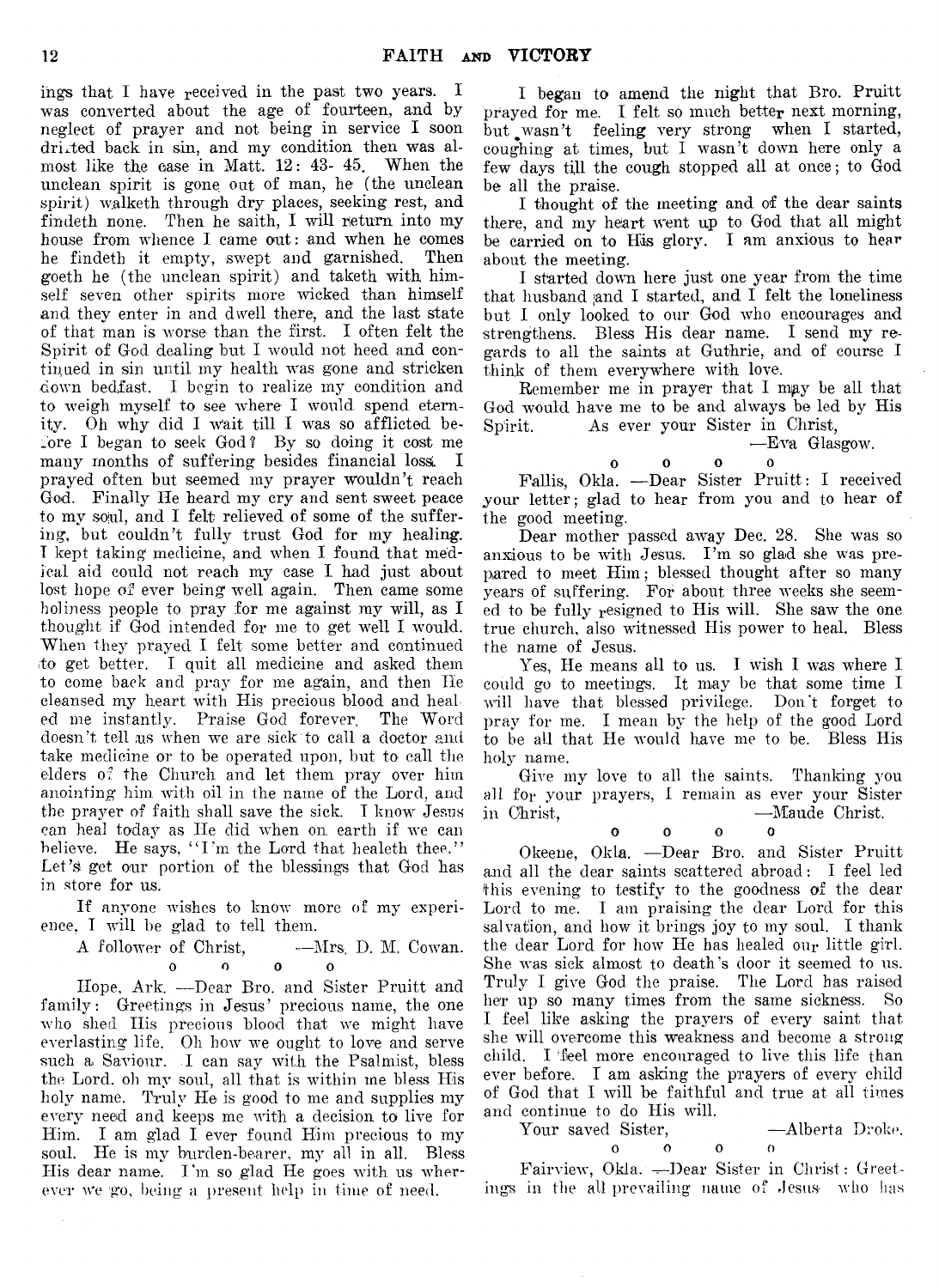washed us in His own blood. I thank Him this evening for' saving my soul and keeping me by His mighty power. There is nothing else in this world that will truly satisfy the longing soul but this wonderful salvation. The Lord has truly blessed me the last few weeks especially. The Lord has been very near to bless and encourage, for truly we find many disappointments by the way and the enemy of our souls will picture them almost unbearable, yet looking to the Lord we find abundant grace and mercy. Oh what joy and peace fills our heart when we see the enemy of our soul defeated.

Dear 'ones, let us be encouraged; it won't be long— our blessed Saviour is coming to take His chosen few unto Himself. The world is getting more evil every day, and I can't see how this time can go on much longer, yet God has been so merciful to mankind. They don't appreciate it, and many refuse to listen to His voice, yet His Spirit will not strive forever. "Except ye repent, ye shall all likewise perish." St. Luke 13: 5.

I found a little poem in one of the farm papers, and it's a prophecy of Mother Shipton in the year  $1488:$ 

> Carriages without horses shall go, And accidents fill the world with woe. Around the world thoughts shall fly In the twinkling of an eye. Later yet shall wonders do, Now strange, yet shall be tr'ue. The world upside down shall be And gold be found at root of tree. Thru hills men shall ride, And no horse nor ass be at his side. Under water men shall walk, Shall ride, shall sleep, shall talk. In the air shall be seen In white, in black, in green. Iron in water shall float, As easy as a wooden boat. Gold shall be found In a land that's not now known. Fire and water shall wonders do, England shall at last admit a Jew. The world shall get rich and dirty, And come to an end in Nineteen-Thirty."

We read in the Word of God that we shall know neither the day nor hour wherein the Son of man cometh, and I suppose that very few, if any, will **look** for Him in **1930.** But oven that is no consolation, for the Word says, " Therefore be ye ready: for in such an hour as ye think not the Son of man cometh." Your Sister in Christian love,

—Mrs. R. B. Eck.

#### -----------------o----------------- Division

When Jesus came to this unfriendly world of sin and sorrow He found it scattered in a multitude

of all kinds of divisions. Even all Israel, the only nation of people that God fully recognized, was at times miraculously protected by His unfailing power when they walked in full obedience to- his Word in humbleness of heart and mind, and yet they were shamefully divided and even warred against one another for more than a thousand years. Pride and idolatry were their besetting sins, through which God would permit them to become a prey to their enemies and many times were reduced to a mere handful of people. Then when they saw that God had forsaken them and, hid His face from them, they would again humble their hearts in real repentance in sackcloth and ashes, then God in His great love and sure mercies of David, would again restore them and place a wall of fire around them, and shield them from all their enemies. They again became a mighty power and terror to all around them.

Had they always stood true to God and to the warnings of the prophets and walked in humble obedience to His law and stood together as one man, they could have been the greatest nation on the face of the earth, but pride, idolatry and division, the fruit of carnality, were their constant downfall. The same thing is true today, even in the gospel day, when pride and formalism—the fruit of carnality reigns, divisions will always follow from which many reformations have come

History also gives to us the sad, deplorable and shameful effects of divisions that have always hindered and scattered God's great purpose to man. Even the law of science tells us that there can be no effect without a cause. How true this is. The unconquered cause of division has reigned supreme, and without real remedy since the fall of man up to the coming of Christ.

The beloved Paul acknowledged in the Hebrew letter, "For the law made nothing perfect, but the bringing in of a better hope did." Then we clearly see that the law of Moses with all its ceremonies, with all its administrations and the blood of animals could not remove the dreadful cause of strife and division.

The beloved John also testifies of Jesus. 1 John 3: 8, " For this purpose the Son of man was manifested that He might destroy the work of the devil." For we all know that strife and divisions are not of God. Now in order to make this thought clear to you, I will ask you, who divided the people of God or who is author of all divisions ? Was it God ? Certainly you will say, no, and every one else will say, no. Jesus said, He and the Father are one, and on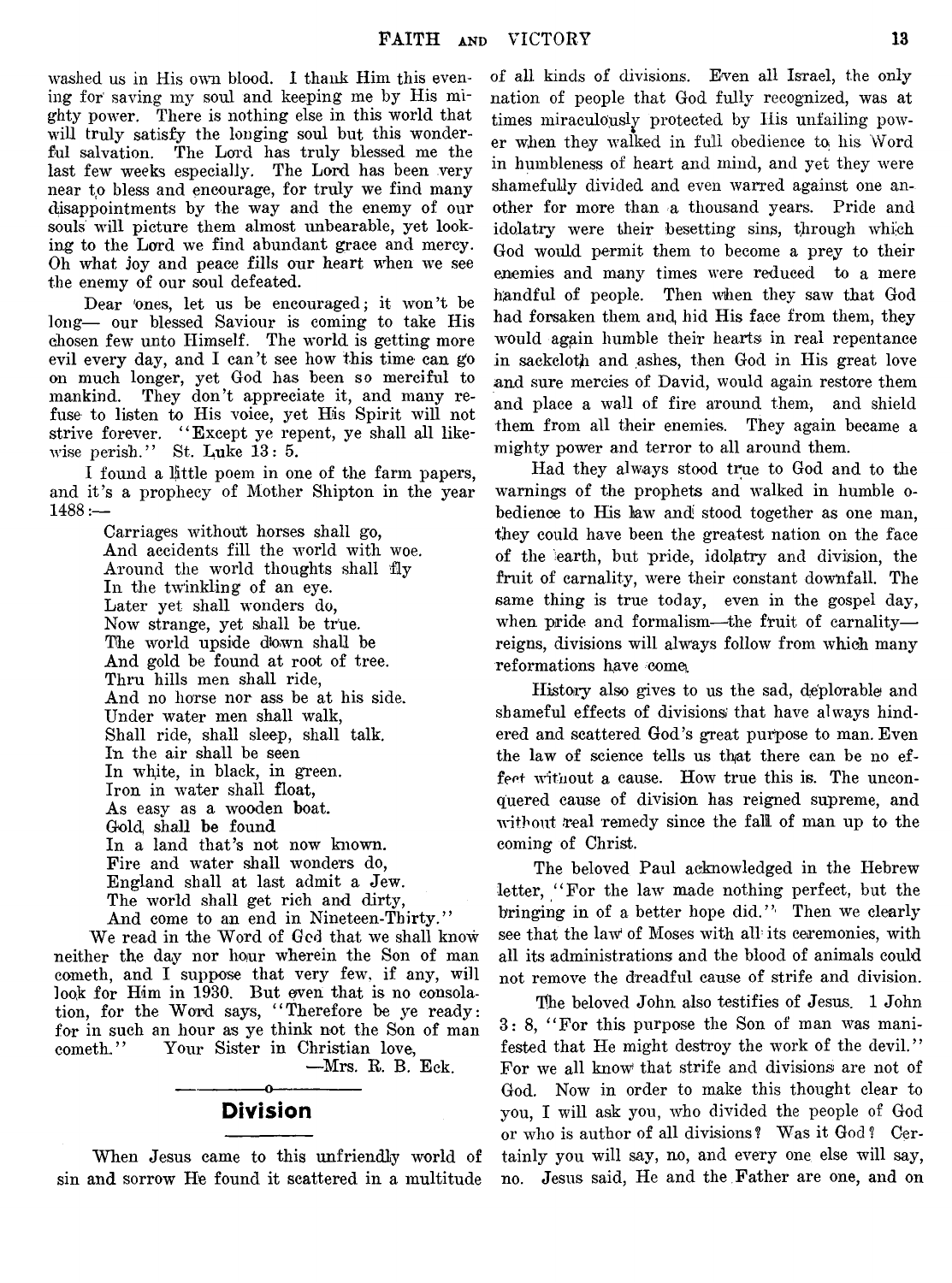the last night on earth He prayed that most wonderful prayer for the unity of His disciples and all that would believe on Him through their word. Then there must be a mighty force or law that is in opposition to the great never-changing law of God's unity and love. True love of God cannot exist where pride, formalism or divisions reign.

All the old prophets who lived before the coming of Christ looked for this day. Even Job in his great affliction cries out, "I know that my Redeemer liveth," and understood in the coming of Christ what a broken law could not do. This great salvation through Christ was and is yet so Wonderful that even the angels of heaven desired to look into it. When Jesus came to this earth what did He find? He found the whole religious world in expectation for Him, but all sadly divided and scattered throughout the entire world. Yes, from this scattered world came the wise men in search of Him to wbrship Him. At His coming the Jews had lost the power of God from among them, and their worship was entirely controlled by ceremonies, traditions and formalism. That is why Jesus said, "Whom the Son of man maketh free is free indeed." He also said so much in the 10th chapter of John about the good shepherd and the one fold, and that He was the door. In verse 16 He says, " And other sheep I have which are not of this fold, them also I must bring, and they shall hear my voice; there shall be one fold and one shepherd." Jesus knew that there were many out side of the Jewish realm who would soon hear His voice and be gathered into this one fold. And as He spoke to the Jews about bondage and the one fold they took up stones to stone Him. So likewise today when real Bible unity and freedom from sin is taught and preached under the anointing of the Holy Ghost the same old devil gets stirred and some times does more than throw stones. You can teach and preach union or federation all you please and he will fall asleep in the pews. There is an affinity that is common to divisions, no matter how much they may differ in doctrine they will combine their forces to oppose real Bible unity for which Jesus prayed.

Men were justified before Jesus came, when they Walked in obedience to God's law and did greater miracles than many are able to do now. The prime purpose of His coming was not to justify only but to sanctify and destroy the controlling power that causes men to sin. The beloved Paul gave his experience under the law in 7th chapter of Romans.

The night before Jesus was crucified. He told, the disciples very plainly the purpose of His coming, his suffering and crucifixion and earnestly prayed for them. He also told them if He did not go away the Holy Ghost would not come. Then we see there were two essential things that were necessary- the sheding of the blood of Jesus and the cleansing of the heart or soul of man for the reception of the Holy Ghost. Therefore Jesus paid the enormous price for our redemption by His own blood through His suffering and death, because man was sold under sin which hung oyer him like mortgage and constantly held him in bondage to sin. So Jesus paid the debt and released the old mortgage. Yon see also no one can put "new wine into old bottles." Now we read that most wonderful prayer that ever rolled from mortal tongue in that upper room where He prayed for his disciples and all believers after them that they might be sanctified and filled with the Holy Ghost. Then a few days after this as they were gathered together with one accord, perhaps in that same upper room, on the day of Pentecost they were filled With the Holy Ghost, and power and great grace and unity filled them until they were of one heart and one mind. That truly meant destruction to the 'old man' or carnal nature that has always been a dissembler or divider of God's truth and people. Then that wonderful prayer of Jesus was answered which burnt out all carnality and broke down the middle walls of division. Jesus made it possible for Jew and Greek or Gentile to flow together like a mighty river and become one people.

Likewise today, God is able to gather together into the one fold from the multitude of divisions, isms and cisms to the oneness and fullness of the gospel. Where carnality is slain and people are really filled with the Holy Ghost they will be of one heart and one mind. This surely will be heaven on earth, but as soon as carnality creeps in or lose their 'first love', division or formalism will be a sad result.

Many years ago at Corinth in the beginning of this gospel day they became divided into about four factions and the beloved Paul very sharply reproved them for it, and plainly told them that they were yet carnal and walked as men. Here is one of the sure and direct proofs that carnality is one inevitable cause of division. — Hiram W. Hechler. "I will set no base thing before mine eyes." $\rightarrow$ Psa. 101: 3.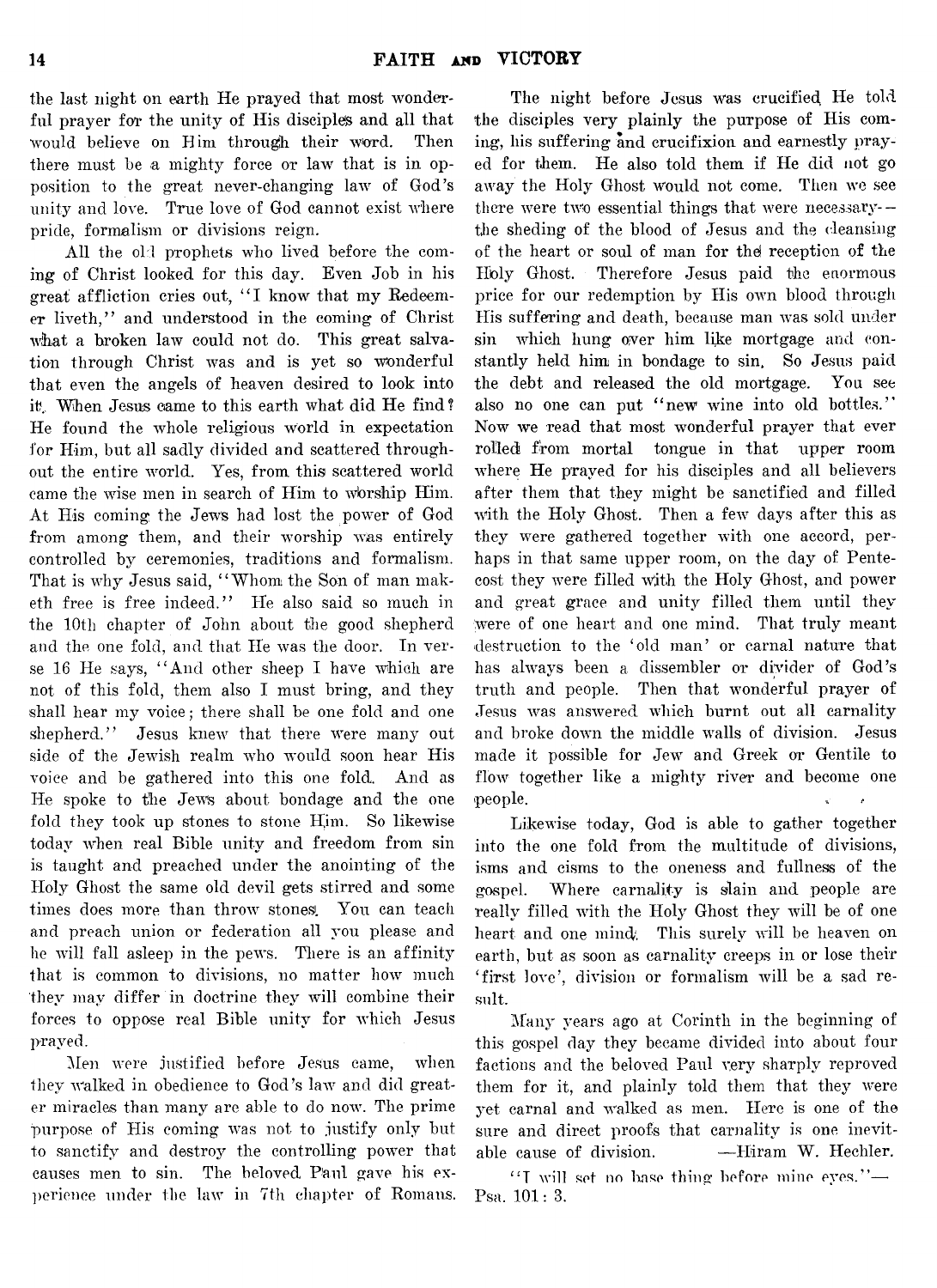#### Are Christians Forsaken? No!

( <sup>j</sup>*By Ethel Lasley)*

" The Lord also will be a refuge for the oppress ed, a refuge in time of trouble and they that know thy name will put their trust in thee: for thou, Lord, hast not forsaken them that seek thee."

There are many times in our Christian experience that the most of us have thought that God had forsaken us, and I dare say, it was because we could not feel His presence, and did not hear his voice. It is so natural for folks to want to either feel or see in order for them to believe. What does the Word ol God say along this line? It says this to us: "Without faith it is impossible to please God."  $2$  Cor.  $5:7$  says "We must walk by faith and not by sight." Heb 11: 1 tells us that faith is the substance of thing hoped for, the evidence of thing's not seen. By faith the children of Israel crossed through the Red Sea on dry ground; this surely seems impossible, but friends, there is absolutely nothing impossible for God to do. Moses told the people not to fear and that they should stand still and see the salvation of the Lord which Tie would show them that day. Now Moses was a great man of God and mightily used of Him, and it was be, cause he was obedient and had faith that God would do the things He had promised. Moses nor any other man or woman can do anything in himself, but through faith we can do all things. God told Moses to lift up the rod and to stretch out his hand over the sea, and divide it, and then the children of Israel would go on dry land through the midst of the sea. God expects us to obey his commands just as Moses obeyed, and then He will do his part. We all hav< our part to do after God saves our soul. He then ex pects us to go out and work for him ; He may tell m to preach his Word, or He may send us to the sick and afflicted, and it may be He would use us to b an intercessor, but whatever He calls on us to do, let us be quick and obedient to the call, and God will b: on the spot to do His part. All we can do is to give our bodies a living sacrifice, and then God will per. form the miracles through us. Moses did not go ahead of God, but he waited for God to speak to him. and when He did, Moses just obeyed in his simple way. What did the rod or his hand have to do with it? It was neither of them that did the work, but it was obedience to what God said, and then God did the work. This is what God wants of us; a vesse meet for the Master's use, just be pliable in His hands You know we are clay, so let us be molded in the way

God may choose to have us. What if Moses had not obeyed his Master's voice? I wonder what would have happened to the children of Israel? What if he had been like some of us today, stubborn, selfwilled and with plenty of unbelief? Well, the enemy certainly would have gotten them on the spot. Let us take warning from now on and be obedient, and have faith that God will work through us as we obey Him. But if we are slack and disobedient the enemy will surely catch up with us, and then we are very liable to be crushed by his power. We need to have faith to believe that God will help us.

By faith the walls of Jericho fell down after they were compassed about seven days. By faith the walls about us will fall, and the chains will loosen, and we too will be set free from bondage. I have found out this one thing in my Christian experience; when I feel discouraged I begin to plead the blood of Jesus for myself and very soon victory comes sweeping my soul. If you have not yet tried this, I beg you to do so. Satan does not stay where the blood of Jesus is applied. He sure gets out suddenly when we plead for the blood to be applied. He hates the name of Jesus and His blood, for he knows his time is short around it ;'he cannot work at all where it is. If we are under the blood, we are safe from all harm. We have a right to ask God for what ever we need. He says, ask, and ye shall receive, seek and ye shall find, knock and it shall be opened unto you. Sometimes God withholds things from us for a while; He is trying our faith. We should not get discouraged if we do not see results from our prayers immediately. This is the time God wants us to wait on Him, and in his own good time He will answer our request. It may be that some of you who have been praying for quite a while about certain things have gotten discouraged in waiting for your answer. Friends, let me admonish you to keep right on praying, and after a time you are going to see faith take hold of God, and your answer will be awarded you. Don't give up or let down, for Satan is there to discourage you if you do. I have found out in my own Christian experience that I must hold fast to God's unchanging hand, and believe He will some time some place answer my long continued request. Heb. 11: 6 says: " But with out faith it is impossible to please Him, for he that cometh to God must believe that He is, and that he is a rewarder of them that diligently seek Him." Let us seek his face daily and pray without ceasing, and I am sure He will reward us with an answer.

*(Continued m next Issue)*